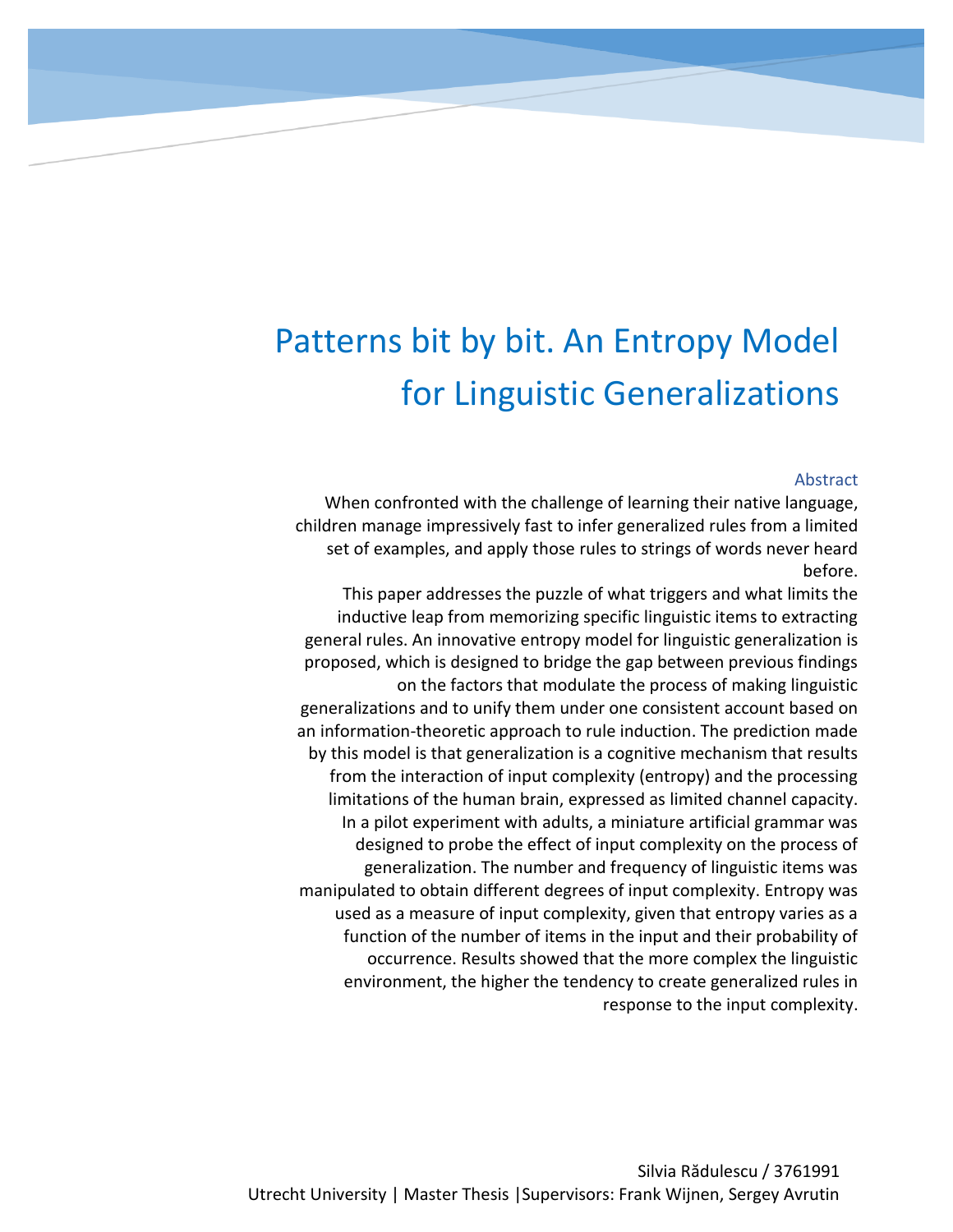#### **1. The induction problem for human language**

Children are faced with the difficult task of acquiring the rules of the language they are being exposed to. Inferring generalized rules from a limited set of examples, and applying those rules to strings of words never heard before, describes the induction problem for language acquisition (also known as the logical problem for language acquisition.) The fact that children can go about the induction problem and acquire the rules of their language in an amazingly short period of time is a fundamental research problem for linguistics. Despite extensive efforts, we still know very little about how infants so brilliantly manage to do so.

Linguistic generalization entails inferring general rules (principles) from a limited amount of specific examples, and applying those rules to novel strings of linguistic items (sounds, words, etc.). For example, English learners extract a general rule of forming past tense "add *–ed* to the verb stem"; Italian children infer from a limited number of examples that feminine nouns end in *a,* and take the definite article *la*. Children's generalization abilities extend also to forming abstract linguistic categories (such as 'noun', 'determiner', etc.) and to inferring abstract relations between them. For example, learners who hear sequences like *Dad drives slowly* will abstract away from the idiosyncratic properties of the specific linguistic items and generalize to abstract linguistic categories: 'noun' ('dad'), 'verb' ('drive'), 'adverb' ('slowly'), and they also infer a general rule that a Noun-Verb-Adverb sequence is well-formed with other linguistic items belonging to these three linguistic categories, e.g. *Eagles[noun] fly[verb] fast[adverb]*. This is a very powerful phenomenon in language, because it enables a potentially infinite number of strings. Although both artificial grammar learning studies and natural language studies carried out so far on generalization have been informative, there are still a lot of unanswered questions about how infants acquire abstract relations (like those described above, and others, like phonological generalizations, inflectional agreement, binding, etc.) without any explicit instruction.

The linguistic input infants are exposed to is rich in patterns of sounds and groups of sounds. It has been argued that infants can exploit the richness of the sensory world and detect patterns in the auditory/visual input, like phonotactic information (Chambers, Onishi, & Fisher, 2003), and word boundaries (Saffran, Aslin & Newport, 1996), by using a learning mechanism dubbed statistical learning. This mechanism relies on computing transitional probabilities between items (e.g. the probability that a certain sound occurs after another sound). However, statistical learning cannot account for the task of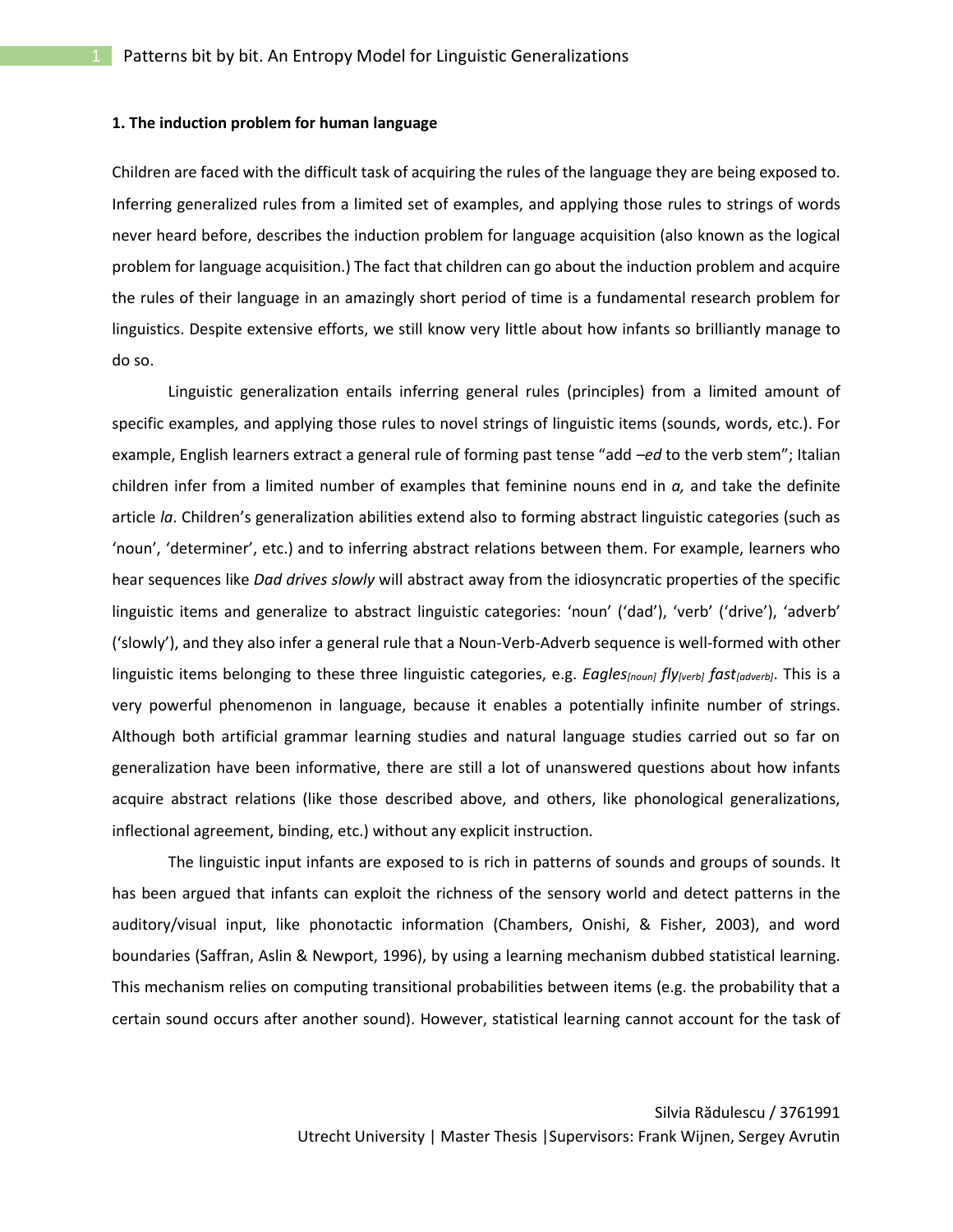abstracting rules beyond specific items, because it is confined to patterns of linguistic items that have been encountered in the input, and it is blind to novel items.

Marcus, Vijayan, Bandi Rao, and Vishton (1999) proposed that an algebra-like system is in place in humans, which enables them to extract algebraic rules and apply them to new input, after having been briefly exposed to small amounts of input. These algebraic rules describe relationships between categories (variables) such as "the first item is the same as the third item" (e.g. *li\_na\_li*). This conclusion was reached after carrying out an artificial grammar study in which after a couple of minutes of exposure to AAB, ABB and ABA strings of syllables (such as *le\_le\_di, ga\_ti\_ti, li\_na\_li*) 7-month-olds generalized the underlying structure to new strings, such as *ko\_ko\_ba, wo\_fe\_fe, de\_ko\_de*. An algebra-like system addresses the case of generalizing to novel input, but it does not explain how humans tune into such algebraic rules, and what the factors (if any) in the linguistic input are that facilitate or impede this process.

Gómez and Gerken (2000) drew a conceptual distinction between the types of abstractions that language learners make: pattern-based abstractions and category-based abstractions. A pattern-based abstraction is a relation between perceptual characteristics of elements, such as a relation based on physical identity, e.g. *ba-ba* (*ba* is followed by *ba*), while a category-based abstraction is an operation over abstract variables (X is followed by X, where X is a variable), for example, a Noun-Verb-Noun generalization is based on recognizing an identity relation over the abstract linguistic category of noun (which can be construed as a variable that takes specific nouns as different values).

This paper addressesthe following question: what triggers and what limits the inductive leap from memorizing specific linguistic items to extracting general rules? More specifically, what triggers the abovementioned mechanisms of rule extraction: perceptually-bound rules vs. category-based abstractions? Are these mechanisms two different outcomes of the same learning system governed by the same principle? What ignites generalizations that go beyond perceptually-bound abstractions to rules that apply to linguistic categories?

#### **2. An Entropy Model for Linguistic Generalization**

This paper proposes a new approach to rule extraction and generalization from an information-theoretic perspective, namely an entropy model. Entropy, as an information-theoretic concept, quantifies the amount of uncertainty, i.e. the average unpredictability in the input (Shannon, 1948). For a random variable *X*, with *n* outcomes {*x1, x<sup>2</sup> … xn*}, Shannon's entropy, denoted by *H(X)*, is defined as: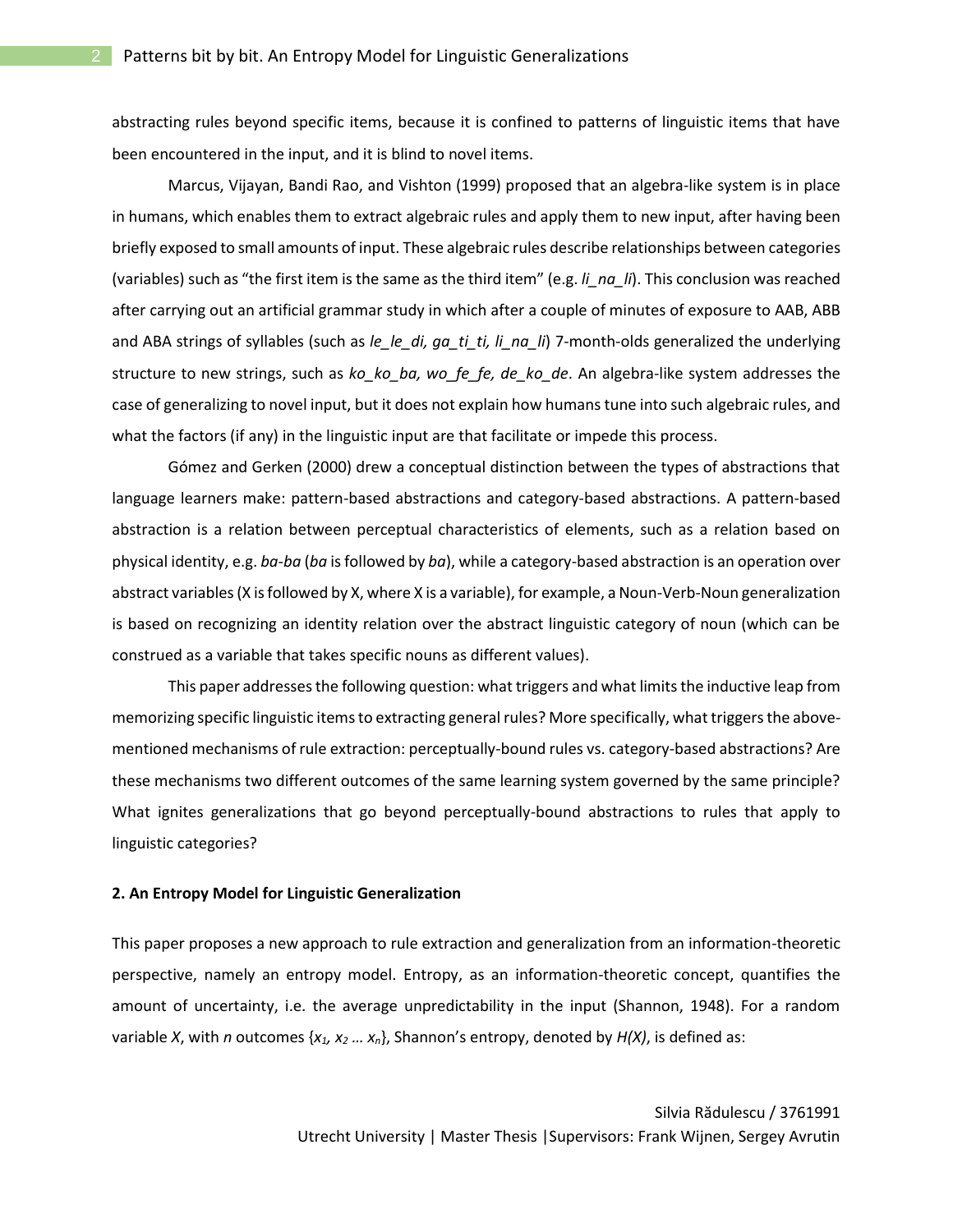$H(X) = -\sum_{i=1}^{n} p(x_i) log p(x_i)$ <sup>1</sup>,

where *Σ* denotes the sum, and *p(xi)* is the probability that *x<sup>i</sup>* occurs. Probability shows how likely it is that a value *x<sup>i</sup>* occurs. Probabilities are numbers between 0 and 1, where 0 shows improbability that a value occurs, while a probability of 1 indicates that something is 100% certain. The entropy of a set of items increases with the number of discrete items, and also if the probabilities of the items are more similar. The entropy of a set is maximal when the probabilities of all the elements in it are the same. Given that entropy varies as a function of the number of items in the input and their probability of occurrence (which is a function of their relative frequency), entropy is used in this model as a measure of *input complexity.*

Another information-theoretic concept that is employed by this model is *channel capacity,* which describes the amount of entropy that can be processed per unit of time (Shannon, 1948). If the amount of entropy that is fed into a communication channel (e.g. of humans) exceeds its capacity, the amount of entropy has to be reduced in order to get the data through the channel error-free. One way of doing this is to re-organize and regularize the information, in such a way that its entropy is reduced, and it can be processed using the available channel capacity.

The entropy model proposed here puts together these two concepts and makes the prediction that *generalization is a cognitive mechanism that results from the interaction of input complexity (entropy) and the processing limitations of the human brain, i.e. a limited channel capacity*.

How can this model apply to language learning? Learners need to memorize many linguistic items (e.g. English – *a, an, the*), and each item has several perceptually tractable features: the particular sounds and their combinations. However, learners need to acquire also abstract linguistic categories (e.g. the category of articles). Such categories may have more or less items, and each item may have a higher or a lower frequency in language use. For example, suppose a set has only a couple of items – *a, the –* and one occurs in learners' environment more often than the other one (*a* – 75%, *the* – 25%). The complexity of this set will be lower than the complexity of a set of eighteen items with roughly similar probabilities of occurrence (e.g. the Italian determiner system). Learners exposed to the first set will memorize the two items and will expect the high-probability item to appear most often. Learners of the eighteen-item set will have a hard time memorizing every item, and will be uncertain which one will occur in a particular situation. When faced with such situations where learners need to make sense of the richness and

<sup>1</sup> *Log* should be read as *log* to the base 2 here and throughout the paper.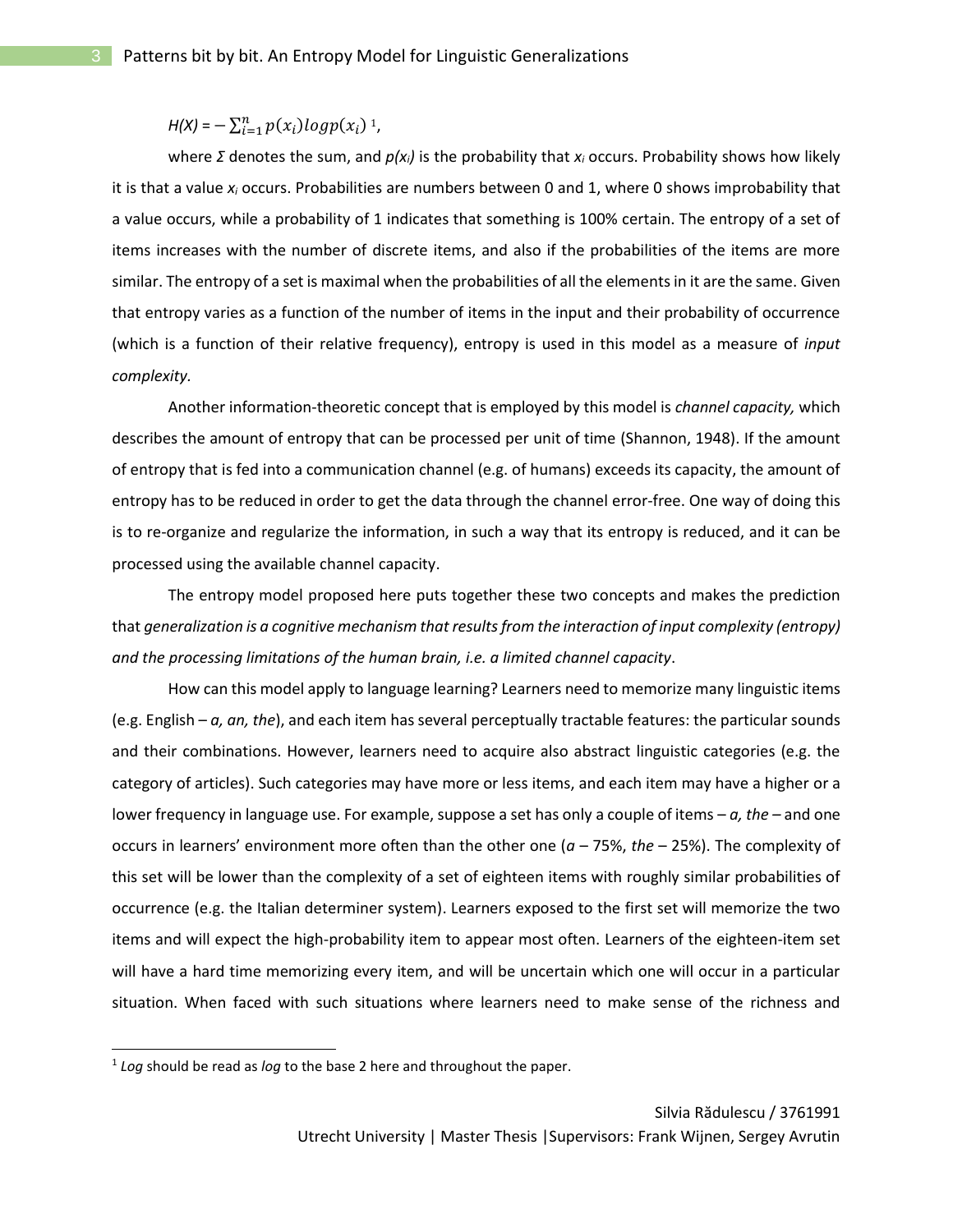complexity of the linguistic environment, in order to acquire language, learners must adopt some learning strategy to cope with the *input complexity*, and with the *uncertainty* in their representation of the linguistic input. They would try to memorize as many linguistic items as possible tracking different perceptual features, which are automatically grasped (in this case through the auditory system). But memory capacity and processing capacities are limited (they mature in time). Due to overall limited capacity (*channel capacity*) learners fail to learn all the complexity in the sensory world immediately by rote, and they will unconsciously look for ways to reduce the burden put on their memory and processing systems by the input complexity. They will try to find similarities and associations to group the perceptually different items in a linguistic category. It follows that less complexity in the input will allow memorization of specific items, while a higher input complexity that overloads the available channel capacity will drive the tendency to regularize the input (i.e. reduce the number of dimensions/features that individual items can be coded for) and make generalizations based on categories.

Therefore a prediction made by the entropy model is that a low entropy of the set of linguistic items enables learners to extract perceptually-bound rules: this would be the case for rules like "*ends in ed",* or rules about relations specifying what particular items would follow each other (e.g. *ba* or *ge* follows *wo*). A high entropy of the set of linguistic items enables learners to tune into category-based abstractions, i.e. rules made over abstract categories: such as AAB or AXB patterns, which allow for other new items to be included in the category. Therefore, according to this entropy model, perceptually-bound learning and categorization/rule-induction are outcomes of the same learning mechanism, which is governed by the same principle of creating structure (rules) in response to the degree of complexity (entropy) in the environment.

Another prediction is that an increase of *channel capacity* (i.e., processing and memory capacity) that occurs in the course of human development limits the tendency to regularize the input. The generalization that will be made is the one that reduces entropy (i.e. reduces the number of dimensions/features that individual items can be coded for) to a level that allows getting the data through the available channel error-free. Channel capacity is lower in infants than in adults and it increases at later developmental stages: Marslen-Wilson and Tyler(1981) showed that processing speed increases with age. As a consequence, if infants and adults are exposed to the same amount of entropy in the linguistic input, adults will have a reduced tendency to make a category-based generalization, due to the fact that adults have a higher channel capacity than infants.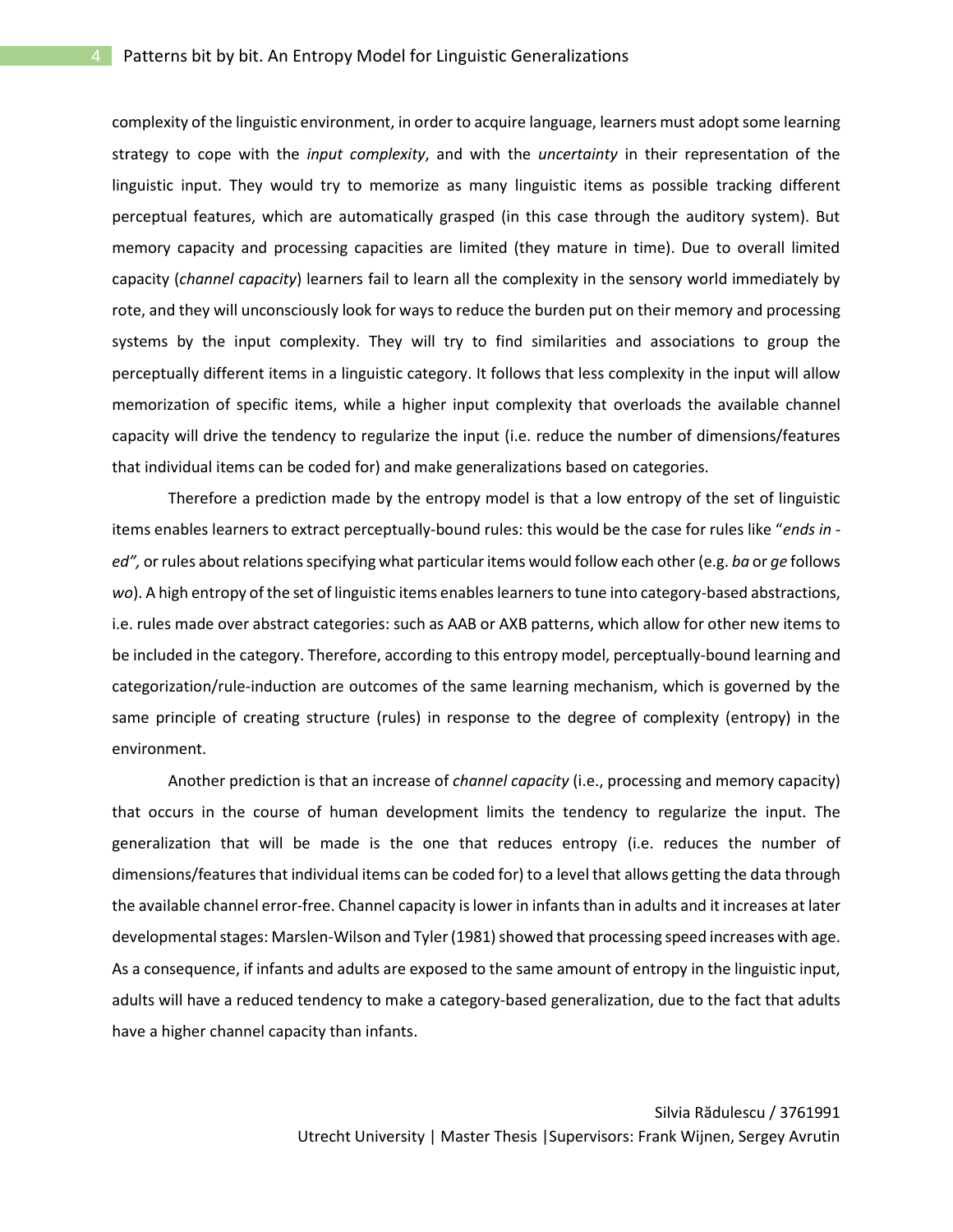What is the relevance of the entropy construct for language acquisition and for the human cognitive system in general? The human brain has been shown to be sensitive to entropy in a series of recent linguistic studies (Baayen, Feldman & Schreuder, 2006; Milin, Kuperman, Kostiç, & Baayen, 2009). For example, in a series of reaction time experiments on processing speed of inflected nouns and verbs in Serbian, Kostiç and colleagues found that participants' performance was dependent on the information load of the individual nouns or verbs and on the entropy of the entire inflection class they belonged to. Moreover, entropy was shown to play an important role in phenomena like decision-making (Tversky & Kahneman, 1992) and problem-solving (Stephen, Dixon & Isenhower, 2009). More specifically, Stephen et al. (2009) showed in a problem-solving task (a gear-system problem) that an increase in the entropy of participants' responses to the task above an overwhelming threshold led to a change in solution strategy. The concept of entropy has been used in quantifying the entropy levels within neural systems (Pereda, Quiroga, & Bhattacharya, 2005), and also in theories on the emergence of consciousness (Tononi, 2008).

#### **3. A previous entropy model and its limitations**

Pothos (2010) proposes an information-theoretic model to describe performance in acquiring knowledge about a finite state grammar. More specifically, he employs Shannon's entropy as a measure of quantifying the ease of predicting if a string of symbols is compatible with a trained language, i.e. if a string would possibly be part of the trained language. Pothos (2010) presents an entropy model for artificial grammar learning (AGL) which is based on what he defines as *Information Premise*: the cognitive system prefers choices that allow for as great a reduction in uncertainty as possible. Each string has a certain level of complexity (entropy), depending on the extent to which it can be predicted from the trained language. Suppose a string of symbols is presented to participants without any previous exposure to the language, they would presumably deem any arrangement of symbols into strings to be possible strings in the language (this describes a high uncertainty environment). Conversely, if participants are trained on a language and they take into account the strings of the trained language, then some arrangements of symbols into strings would be more likely than others to be considered grammatical (i.e. part of the trained language), hence a lower level of uncertainty when predicting if a string is part of the trained language. As per his suggested *Information Premise,* the lower the entropy, the easier it will be to recognize the string as being part of the trained language, and consequently performance will be higher.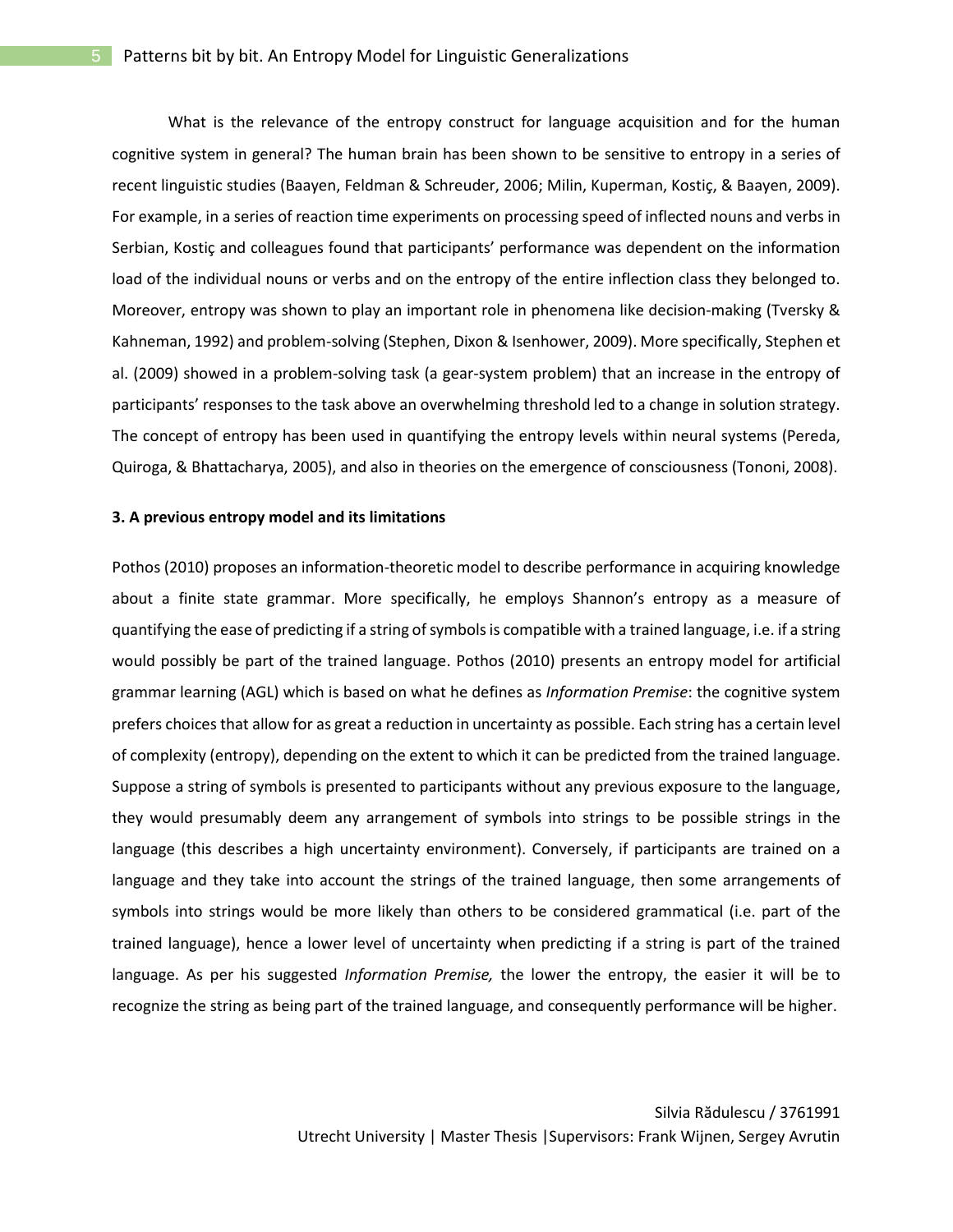Pothos suggests the following way to compute the entropy of the stimuli: each string of symbols (item) is divided into parts, namely all the chunks formed by two sequential symbols (bigrams) and the chunks formed by three sequential symbols (trigrams), including the anchor positions (the beginning and ending of the strings - which will be denoted by letters "b" and "e", respectively). For example, a string like *MSV* would be split into four bigrams (*bM, MS, SV, Ve*) and three trigrams (*bMS, MSV, SVe*).

Suppose a participant is exposed to the following strings in training: *MMM*, *MMM*, *SSS*, and asked to evaluate the following string (test item): *MSV<sup>2</sup>* . By applying Shannon's entropy formula, the author computes how familiar the first bigram *bM* is, as follows:

*H(bM) =* -2/3\*log2/3 - 1/3\*log1/3 = 0.92<sup>3</sup> ,

because the continuation after the anchor *b* can be either an *M* with a probability of ⅔ or an *S* with a probability of ⅓. If the number of *bM* had been equal to the number of *bS*, the uncertainty would be higher *H(bX) =* 1. But if there had been 99 *bM* and one *bS*, the uncertainty would be greatly reduced: *H(bM) =* 0.08. The same calculations are done for trigrams in a similar way to the calculations for the bigrams.

The next steps would be to compute *H(MS), H(SV) and H(Ve)* in the same way. But how could entropy be calculated, if a bigram has not been seen in training? The author suggests that the corresponding entropy in such a case should be computed by assuming all possible continuations. Namely, he proposes *H(MS)* = (-1/4log1/4)\*4 = 2, meaning that any symbol can have four possible and equiprobable continuations - *M, S, V, e*. However, as the author states himself, there is no evidence in artificial grammar learning that such probabilities are relevant in performance in this way. The author gives no argument for his assumption that the entropy of untrained bigrams should be computed by considering that all symbols present in the test item would be equally probable.

Moreover, as shown in previous sections, entropy is by definition the average amount of information contained by a set of values that can be taken by a variable. In this particular case considered by Pothos (*MMM, MMM, SSS* in training, and *MSV* as test item), what he calculated and denoted as *H(bM)* is actually the entropy of the set of values that can be taken by the first bigram in all the strings {*bM, bM, bS*} from the training phase (not the entropy of the specific bigram *bM*). However, he refers to this entropy as the entropy of the specific bigram *bM*, which is a contradiction in terms, as mentioned before, because

 $\overline{a}$ 

<sup>2</sup> The author presumably denotes particular symbols generated by a grammar with *M, S, V.*

<sup>3</sup> The author uses *S(X)* to denote Shannon's entropy, but for consistency with the entropy formula presented above I will use *H(X)* throughout the paper to denote Shannon's entropy, as denoted in Shannon (1948).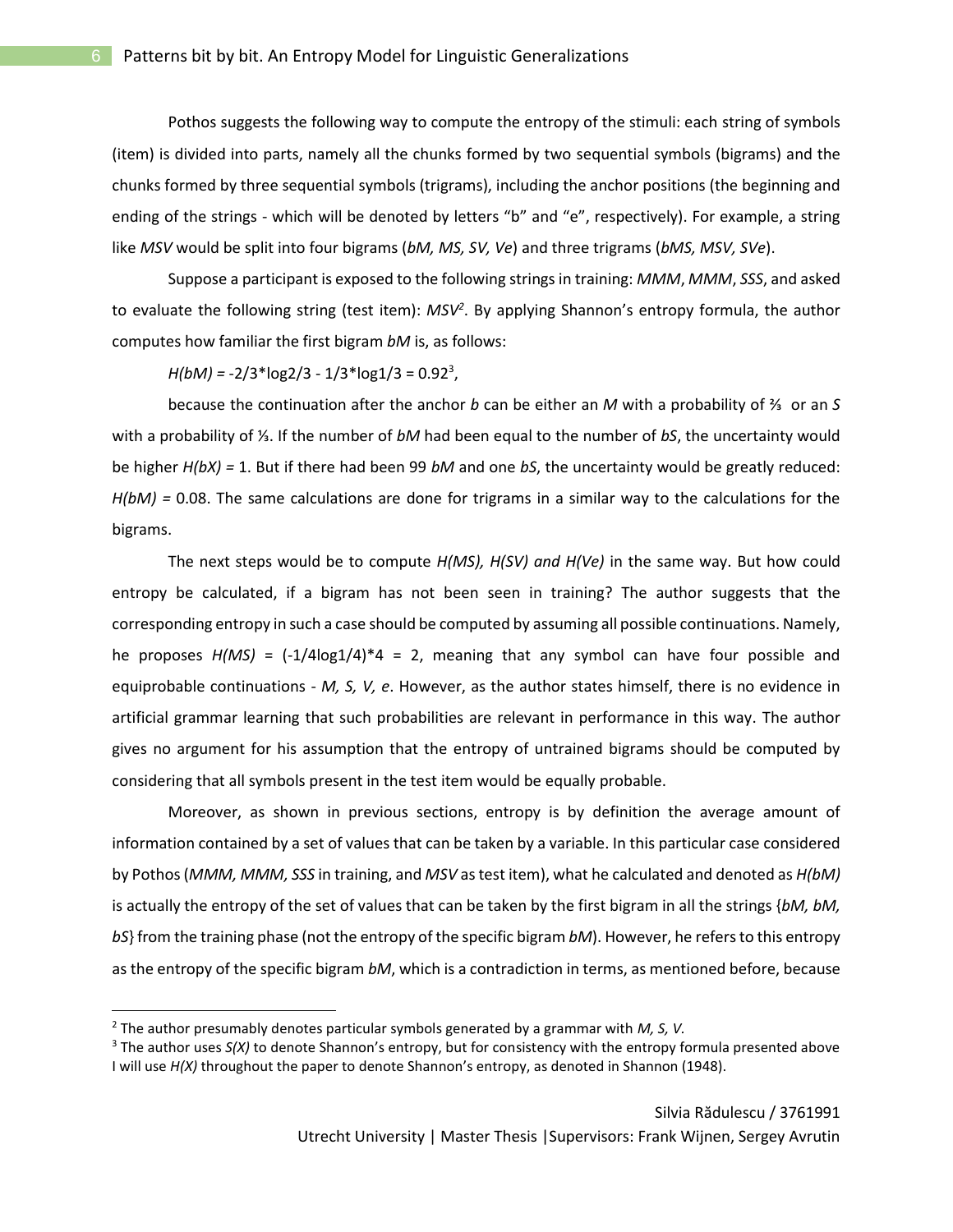*bM* is just a value taken from the set of first bigrams of all the training items. When he calculates *H(MS)* he does not make the calculations based on the training items, as he did for *H(bM)*, which is an inconsistency in his method. But what he actually calculates and denotes as *H(MS)* is the entropy of the set of symbols that make up the individual test string *MSVe* (in which all four distinct symbols appear with equal probability – *p=1/4*)*,* without considering any training items. This is an irrelevant calculation for his argument, given that he proposes entropy to quantify predictability of test items from training items. Therefore I suggest that his assumptions and his model should be revised and a more precise and bettersuited model should be devised to account for untrained items.

According to the entropy model proposed in this paper, this case would be analyzed as follows: given the following training items – *MMM*, *MMM*, *SSS* - the set of the first bigrams in the strings contains the following bigrams {*bM, bM, bS*}, the set of the second bigrams contains *{MM, MM, SS}*, and so on. The entropy of the set of the first bigrams is calculated as follows:

H{bM, bM, bS} =  $-\sum_{i=1}^{n} p(x)log p(x)$  = -[p(bM)\*log p(bM) + p(bS)\*log p(bS)] = -[2/3\*log2/3 +  $1/3$ \*log1/3] = 0.92. Similarly, the entropy of the second set of bigrams is calculated: H{MM, MM, SS} =  $-\sum_{i=1}^{n} p(x) log p(x) = -[p(MM)^* log p(MM) + p(SS)^* log p(SS)] = -[2/3*log 2/3 + 1/3*log 1/3] = 0.92$ . These are low entropy values which allow for easy memorization of the two possible values of the first bigram, namely *bM* and *bS*, which predicts a perceptually-bound rule to be extracted of the form "first bigram is *bM* or *bS*", with *bM* having higher probability than *bS*. Similarly, a perceptually-bound rule is extracted for the second bigram "second bigram is *MM* or *SS*", with *MM* having higher probability than *SS*. When the test item *MSV* is given, the first bigram *bM* will be matched with certainty (or very low uncertainty – H{bM, bM, bS} = 0.92) as conforming to the rule, but the second bigram *MS* (which has zero probability of occurrence, considering the training items) will be rejected with the same certainty (or very low uncertainty – H{MM, MM, SS} = 0.92), because it does not match the rule "second bigram is *MM* or *SS*".

Pothos (2010) argues that an important aspect of an entropy model for AGL as opposed to a conditional probability approach (or transitional probability as described in the previous sections) would be the fact that an entropy model intrinsically takes into consideration not just the absolute frequency of the symbol or bigram, but most importantly the number and frequency of the competing ones. To put it simply, consider the following two training sets of symbols: {*XY, XY, XZ*} and {*XY, XY, XY, XY, XQ, XZ*}. A conditional probability approach would predict the same probability for *Y* to follow to follow *X,* in both sets, as the conditional probability of Y given X is  $P(Y|X) = \frac{3}{4}$  in both sets. On the other hand, an entropy model would predict different levels of predictability for *XY*, because the bigram entropy in the first set is

# Silvia Rădulescu / 3761991

Utrecht University | Master Thesis |Supervisors: Frank Wijnen, Sergey Avrutin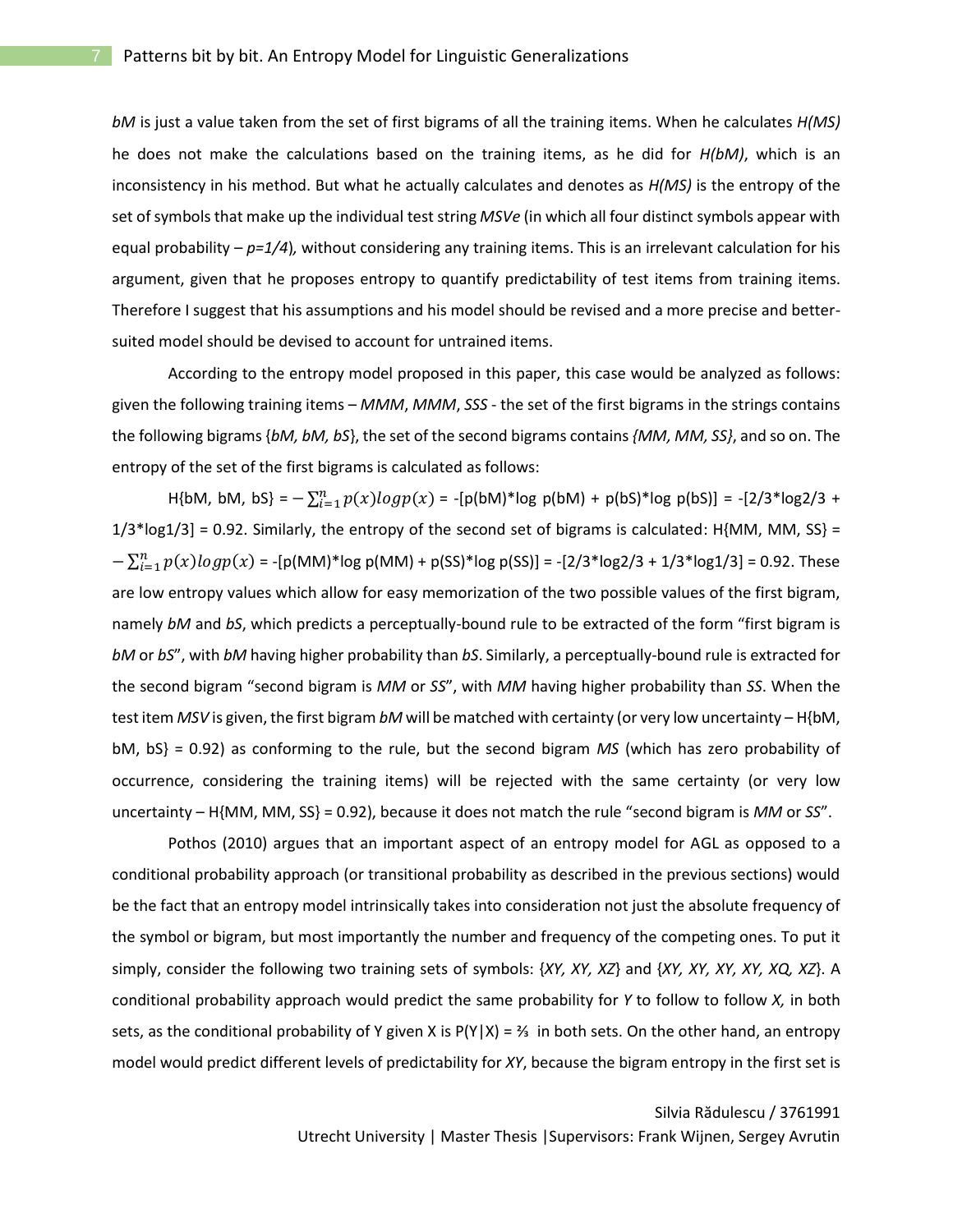0.92, while in the second one 1.25. To further clarify what Pothos means, if trained on the larger set of symbols, *XY* would be endorsed with higher uncertainty, although it has the same probability, because there is also the question of how many alternative choices with their particular odds are taken into consideration in parallel when predicting a particular symbol with the highest probability.

Pothos (2010) analyzed two particular datasets from two studies: Pothos, E. M., Chater, N., & Ziori, E. (2006) and Pothos and Bailey (2000). Pothos et al. (2006) employed the grammar that Reber and Allen (1978) investigated, while Pothos and Bailey (2000) used the grammar from Knowlton and Squire (1996). The author examined correlations between four entropy measures (summed bigram entropy, average bigram entropy, summed trigram entropy, average trigram entropy) and the other predictors of AGL performance as considered by the authors of those studies. The results were partially as expected, meaning that higher entropy was correlated with lower endorsement rates. The average trigram entropy was the best predictor for the rate of grammaticality endorsements, followed by average bigram entropy, then summed trigram entropy and the last was the summed bigram entropy. However in the transfer conditions (training and test sequences are composed of different sets of symbols, but have the same underlying grammar) the correlations were not significant, although they were in the same direction (i.e. higher entropy was correlated with lower endorsement rates). The author argues that this finding shows the fact that entropy measures do not work well when they are applied to new symbols.

Wrapped up, the entropy-based proposal made by Pothos (2010) about learning a finite state grammar goes like this: the main claim is that if for a test item it is easy to guess all continuations from individual symbols and bigrams, then the overall entropy of the item will be low and thus the item will be more likely to be endorsed as grammatical. Easy to guess continuations are those where there are few options to choose from, in other words high probability bigrams and trigrams. It follows from this that strings with highly probable bigrams/trigrams and with a low number of bigrams/trigrams are going to be endorsed as grammatical more often than those with a lower probability.

Pothos's model only tackles the perceptually-bound abstractions, in that finite-state grammars contain only a finite number of items and the regularity in this type of grammars is defined by relations that specify what particular tokens would follow each other. Pothos's conclusions are in line with one of the predictions made by the entropy model proposed in this paper: a low entropy of the set of items (given by high probability bi-/trigrams and a low number of items) enables perceptually-bound rules to be extracted (rules about which particular items follow each other).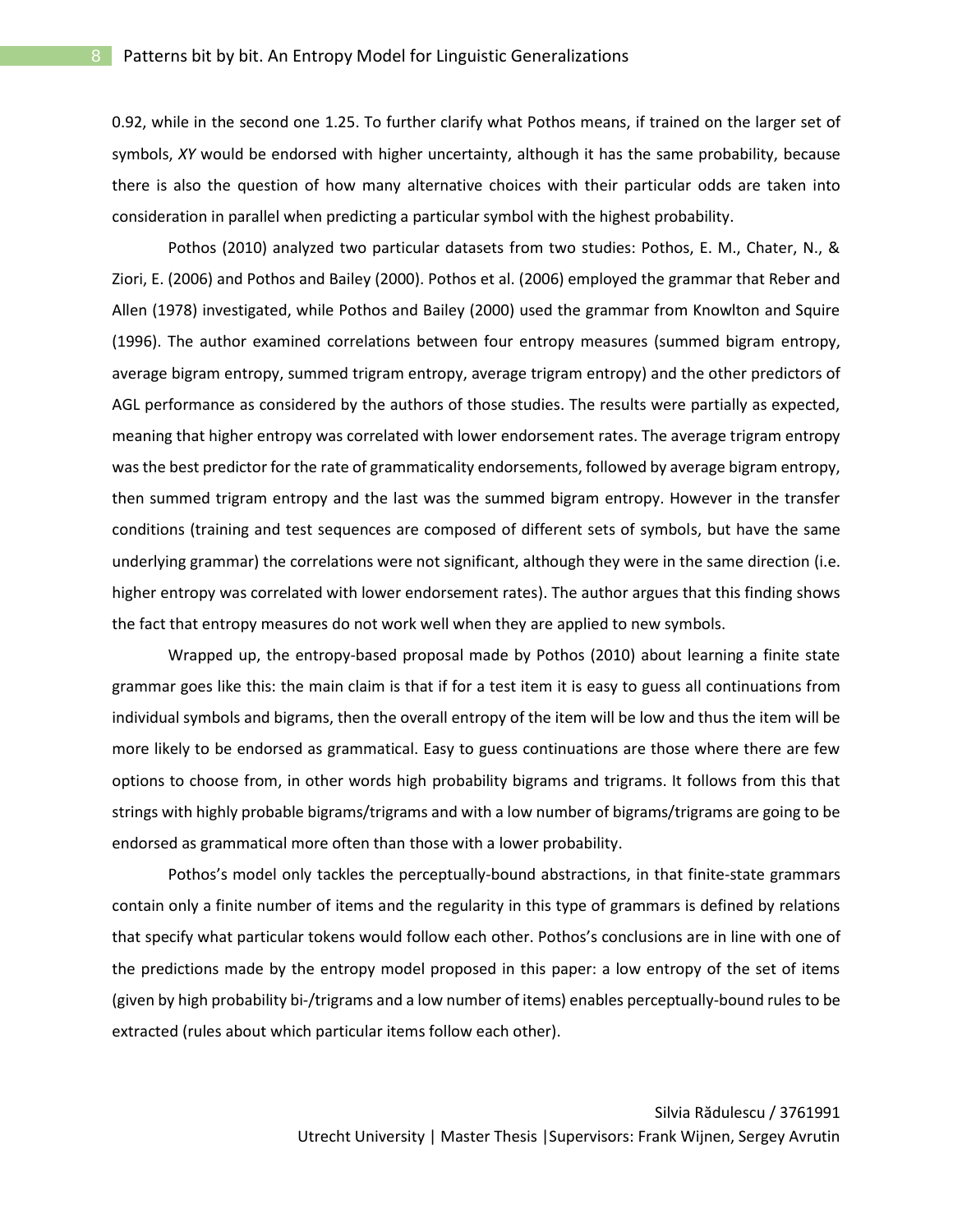#### **4. A Unified Account for Previous Studies. A Proof of Concept.**

#### **4.1. A Reinterpretation of Previous Findings**

The model proposed in this paper is designed to bridge the gap between previous findings of relevant artificial grammar studies and to unify them under one consistent account by giving a reinterpretation in terms of brain's sensitivity to the entropy in the linguistic input. How does this entropy model provide a unified account for previous findings and how can such a model be applied to language learning studies?

In order for an entropy model to be applied, evidence is needed that knowledge is acquired about categories of items that can be construed as variables: there has been extensive evidence that grammaticality judgments in artificial grammar learning are shaped by knowledge acquired about chunks of trained items - bigrams and trigrams (Perruchet and Pacteau, 1990; Knowlton and Squire, 1994). Studies also showed that performance is predicted by the frequency of these chunks in the training phase (Knowlton and Squire, 1994). There is also evidence for a form of abstract learning, which allows for transfer of the knowledge to novel items, based on abstract analogy to the specific training items (Brooks and Vokey, 1991; Vokey and Higham, 2005). These are the prerequisites for applying an entropy model of artificial grammar learning.

In miniature artificial grammar studies using patterns of the form AAB,  $A_i$ <sub>L</sub> $X_i$ <sub>L</sub>B<sub>i</sub>, each position of the patterns can be considered to form a variable (a category of items), whose possible values are the specific items: for example, variable A in a study focusing on learning an AAB pattern (*le\_le\_di*) could be filled by *le, wi, ji, de,* etc. Each category of bigrams and trigrams can be also considered to form a variable, whose possible values are the specific bigrams and trigrams: for example, *lele* is a value of the AA category of bigrams, *ledi* is a possible value of the AB category of bigrams, while *wiwije* is one of the values taken by the AAB category of trigrams. Similarly, in finite-state grammar studies, the strings generated by the specific grammar can be construed as groups of bigrams and trigrams, and entropy can be calculated in a similar way. Therefore calculations can be made to quantify the amount of entropy contained in the training input in this kind of studies.

Previous studies focusing on either one or the other type of generalization found different kinds of mechanisms to account for the specific abstraction they were investigating. The entropy model proposed in this paper gives a conceptual analysis that accounts for both types of linguistic generalizations that have been observed and conceptualized in previous studies – perceptually-bound abstractions and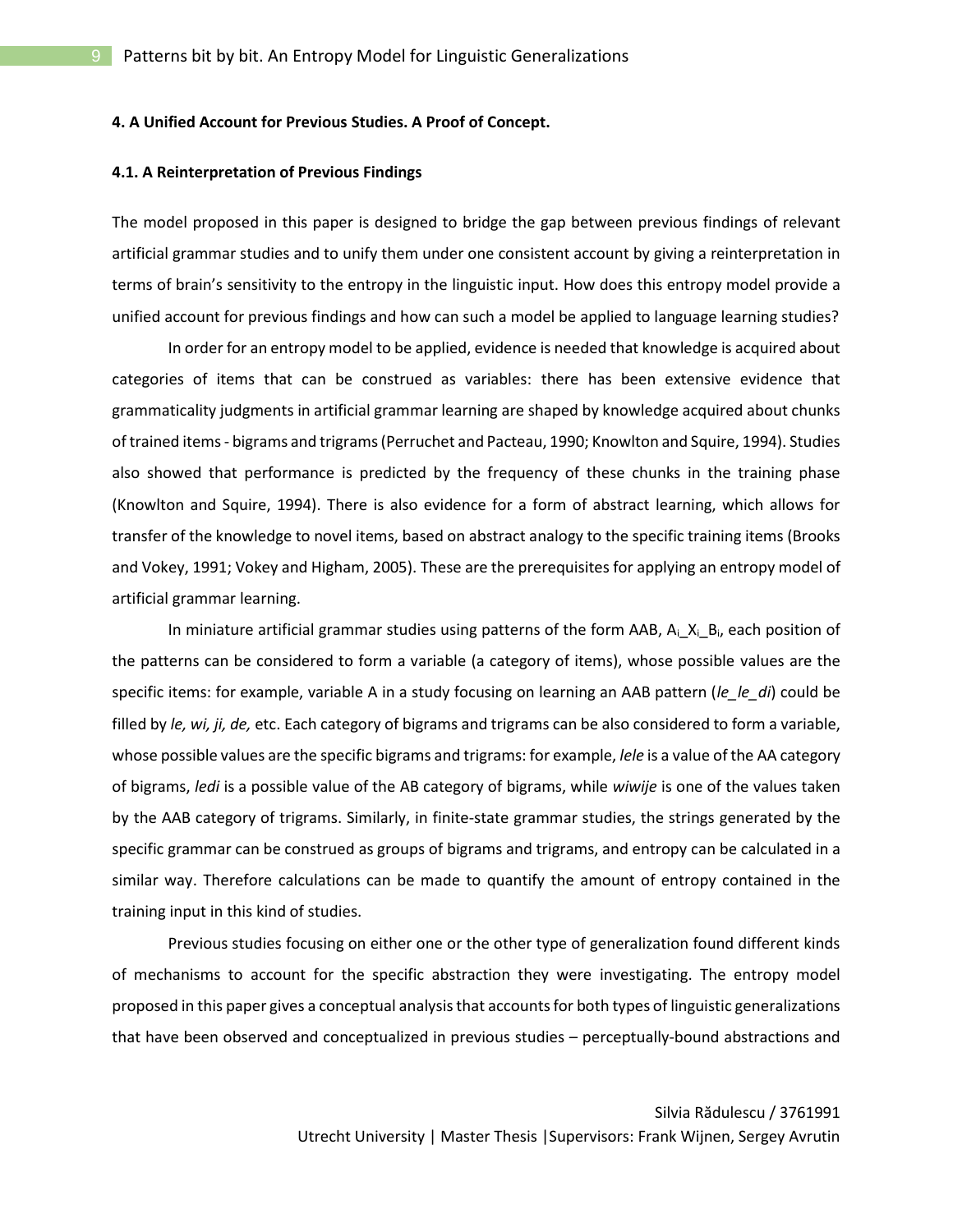category-based abstractions – by identifying the same factors whose interplay is predicted to be the source of both types of generalizations: *input complexity* and *channel capacity*. This entropy model gives a quantitative measure for the likelihood of extracting a category-based generalization or a perceptuallybound rule, and thus it allows for precise predictions regarding the generalization process for any range of *input complexity*.

Gerken (2006) modified the design used by Marcus et al. (1999) and reconsidered their argument. In the training phase Marcus et al. (1999) presented 7-month-old infants with 16 AAB strings, of which four strings ended in *je* (*leleje, wiwije, jijije, dedeje*), another four strings ended in *li (leleli, wiwili, jijili, dedeli)*, other four strings ended in *di (leledi, wiwidi, jijidi, dededi)*, and other four strings ended in *we (lelewe, wiwiwe, jijiwe, dedewe)*. Gerken (2006) asked whether 9-month-old infants presented with two different subsets of these 16 strings would make the same generalization. More specifically when both rules are possible, the AAB rule and "ends in *di*" rule, what rule would be favored by the learners? In order to answer this question, Gerken (2006) presented one group of infants with four AAB strings ending in different syllables (Table 1 – named the "diagonal condition" by the author) and another group with four AAB strings ending only in *di* (Table 2 – named the "column condition" by the author). Infants in the second group had two equally plausible rules at hand: the more general AAB rule and the more restrictive "ends in *di*" rule.

| Diagonal condition                                                                                                                                                                                                                                                   |
|----------------------------------------------------------------------------------------------------------------------------------------------------------------------------------------------------------------------------------------------------------------------|
| $[A \ A \ B]$<br>le<br>le<br>di<br>wi wi je<br>ji.<br>ji.<br>-li<br>de de we                                                                                                                                                                                         |
| $H[bA] = -[(p(le)^*log_2p(le)) + (p(wi)^*log_2p(wi)) + (p(ii)^*log_2p(ii)) + (p(de)^*log_2p(de))] = 2$<br>$H[Be] = -[(p(di)*log_2p(di)) + (p(je)*log_2p(je)) + (p(li)*log_2p(li)) + (p(we)*log_2p(we))] = 2$                                                         |
| $H[AA] = -[(p(le e)*log_2p(le e)) + (p(wiwi)*log_2p(wiwi)) + (p(iiji)*log_2p(iiji)) + (p(dede)*log_2p(dede))] = 2$                                                                                                                                                   |
| $H[AB] = -[(p(ledi)*log_2p(ledi)) + (p(wije)*log_2p(wije)) + (p(iili)*log_2p(iili)) + (p(dewe)*log_2p(dewe))] = 2$<br>$H[AAB] = -[(p(leledi)*log_2p(leledi)) + (p(wiwije)*log_2p(wiwije)) + (p(iijili)*log_2p(iijili)) +$<br>$(p$ (dedewe)* $\log_2 p$ (dedewe))]= 2 |
| $H[bigram] = 2$ $H[trigram] = 2$                                                                                                                                                                                                                                     |
| Table 1. Entropy values of the input in Gerken (2006)                                                                                                                                                                                                                |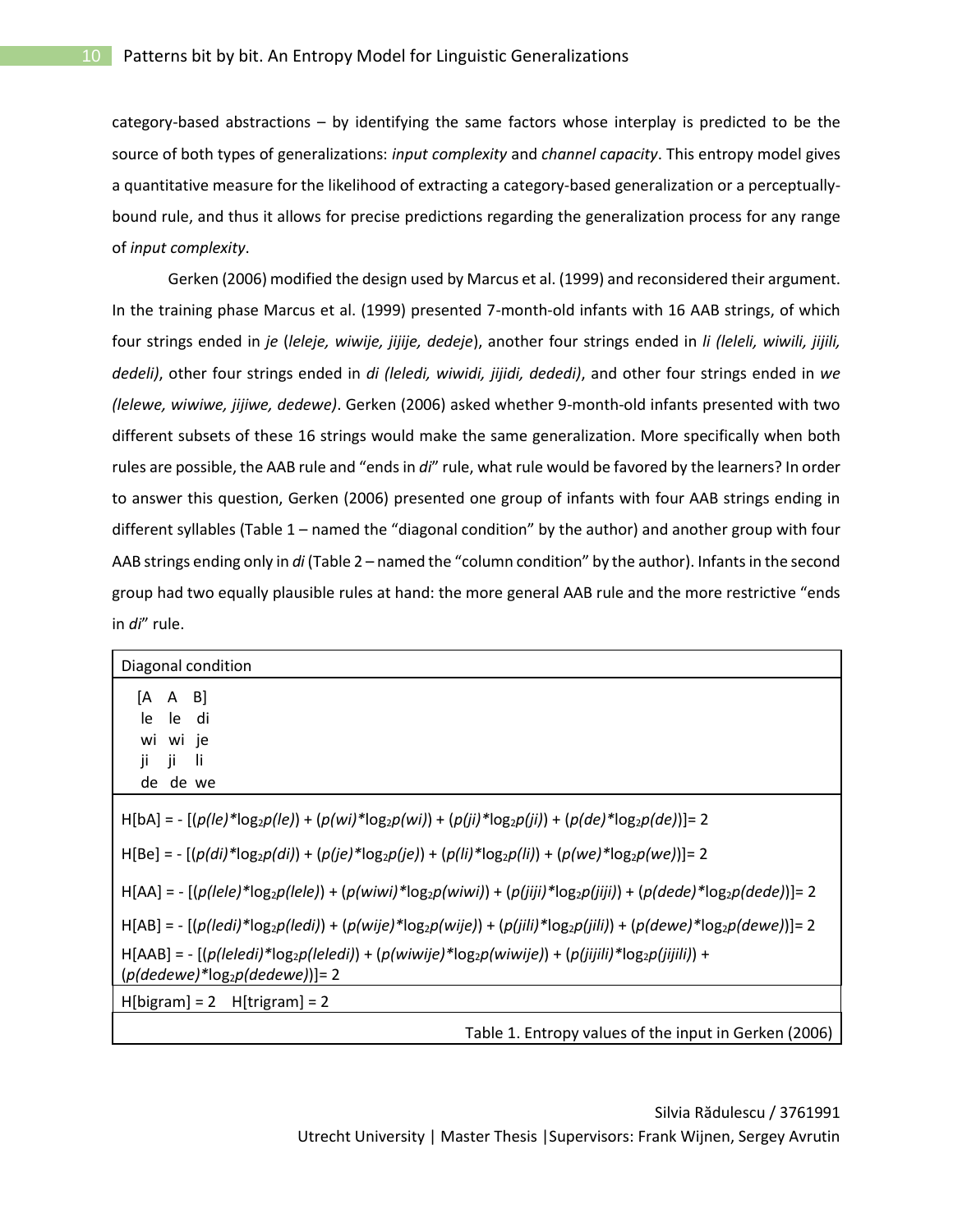The results showed that the second group failed to generalize to a novel string that displayed the AAB pattern (e.g. *ko ko ba*), but did not end in *di,* while the first group made this generalization. The explanation was that the only reliable rule that applied to the set of AAB strings ending in the same syllable *di*, was the more restrictive "ends in *di*" rule, because each and every string ended in *di*, but there was no evidence that any string could end in any other syllable, to support a generalization to novel strings. But to what extent is a certain rule reliable or likely to apply? What is the threshold for a rule to become reliable or likely enough to apply? And even more deeply, why do learners infer a general rule at all?

A reinterpretation according to the entropy model can be given to Gerken's findings, in order to help answer the unanswered questions as well. Tables 1 and 2 display the training stimulus sets for the two conditions tested by Gerken (2006), plus additional entropy calculations as per the entropy formula presented in this paper. The entropy values include bigram and trigram entropy values, as well as the average bigram entropy (H[bigram]) and the average trigram entropy (H[trigram])<sup>4</sup>.

| Column condition                                                                                                                                                                                                                                             |
|--------------------------------------------------------------------------------------------------------------------------------------------------------------------------------------------------------------------------------------------------------------|
| $[A \ A \ B]$<br>le<br>le<br>di<br>wi wi di<br>ji ji di<br>de de di                                                                                                                                                                                          |
| H[bA] = - [(p(le)*log <sub>2</sub> p(le)) + (p(wi)*log <sub>2</sub> p(wi)) + (p(ji)*log <sub>2</sub> p(ji)) + (p(de)*log <sub>2</sub> p(de))= 2                                                                                                              |
| $H[Be] = - [p(di)*log_2p(di)] = 0$                                                                                                                                                                                                                           |
| $H[AA] = -[(p(le e)*log_2p(le e)) + (p(wiwi)*log_2p(wiwi)) + (p(iiji)*log_2p(iiji)) + (p(dede)^*)log_2p(dede)) = 2$                                                                                                                                          |
| $H[AB] = -[(p( edi)*log_2p( edi]) + (p(widi)*log_2p(widi)) + (p(jidi)*log_2p(jidi)) + (p(dedi)*log_2p(dedi)) = 2$<br>$H[AAB] = -[(p(leledi)*log_2p(leledi)) + (p(wiwidi)*log_2p(wiwidi)) + (p(iijidi)*log_2p(iijid)) +$<br>$(p(dededi)*log_2p(dededi))] = 2$ |
| $H[bigram] = 1.5$ $H[trigram] = 2$                                                                                                                                                                                                                           |
|                                                                                                                                                                                                                                                              |

Table 2. Entropy values of the input in Gerken (2006)

The experiment condition that had an input characterized by a higher entropy (Table 1) yielded generalization to the more general AAB pattern, while the one with low entropy (Table 2) resulted in a more perceptually-bound rule "ends in *di*". As their follow-up experiment showed, the participants assigned to the "column condition" (Table 2) did generalize the AA category, and kept a specific

<sup>4</sup> Based on the results reported by Pothos (2010) an average bigram/trigram entropy seems to be a better predictor for performance than the sum of all bigram/trigram entropies.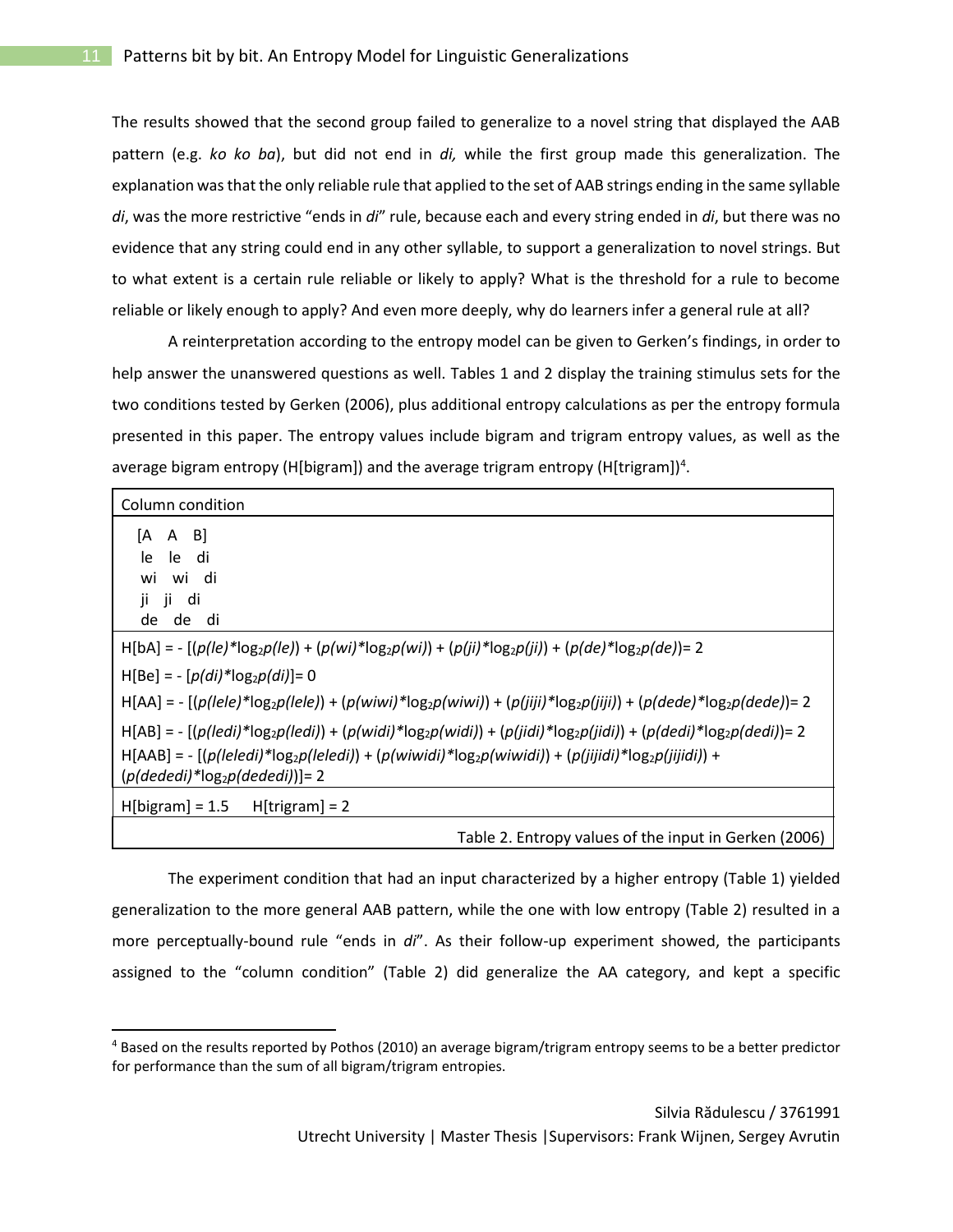perceptually-bound rule only for the last position of the strings, and therefore extracted an "*ends in di"* rule.

As can be seen in Tables 1 and 2, the two sets of stimuli have the same average trigram entropy, but they differ in terms of average bigram entropy. More specifically the difference in average bigram entropy comes from the difference in the amount of entropy of the final bigram H[Be]. These differences could explain the findings that learners made a generalization to variables A and B only when the amount of entropy was maximum, and they extracted a perceptually-bound rule when the amount of entropy was minimum (the entropy of the final bigram H[Be] in the "column condition" is 0).

Reeder, Aslin & Newport (2009) carried out a study to find the factors that trigger and modulate generalization in a series of experiments investigating the role of distributional cues on linguistic category formation. The authors examined adults' likelihood to generalize a category when exposed to input that had different distributional properties, such as richness of contexts, overlap in contexts, systematic gaps, and also their tendency to generalize when exposure time was increased.

More specifically, the participants were trained on an artificial grammar with strings of non-sense words having the underlying structure:  $(Q) _A _X_B _R (R)^5$ . Categories A, X, and B had three words each, forming 3x3x3=27 strings altogether. In a series of experiments designed to probe whether the participants can generalize X as a category of words, rather than just memorize the exact strings, the experimenters presented the participants with different subsets of strings from this grammar and in the test phase they were presented with the withheld grammatical strings, plus ungrammatical strings (A\_X\_A or B\_X\_B strings) and they were asked to evaluate on a scale from 1 to 5 if the strings sounded like they came from the grammar or not. Table 3 shows the exact stimuli presented in all experiments, together with the average evaluation rates given by the participants to the test strings.

In Experiment 1 the training subset densely sampled the language, in that all words within each category appeared in highly overlapping contexts - all *As* concatenated with all *Xs* and with all *Bs* (Figure 1.A.). Results showed no significant differences between ratings for grammatical familiar items and grammatical novel strings, but they were both significantly higher than the ratings for ungrammatical strings.

<sup>&</sup>lt;sup>5</sup> Each letter stands for a category of words and those in brackets mark optional categories.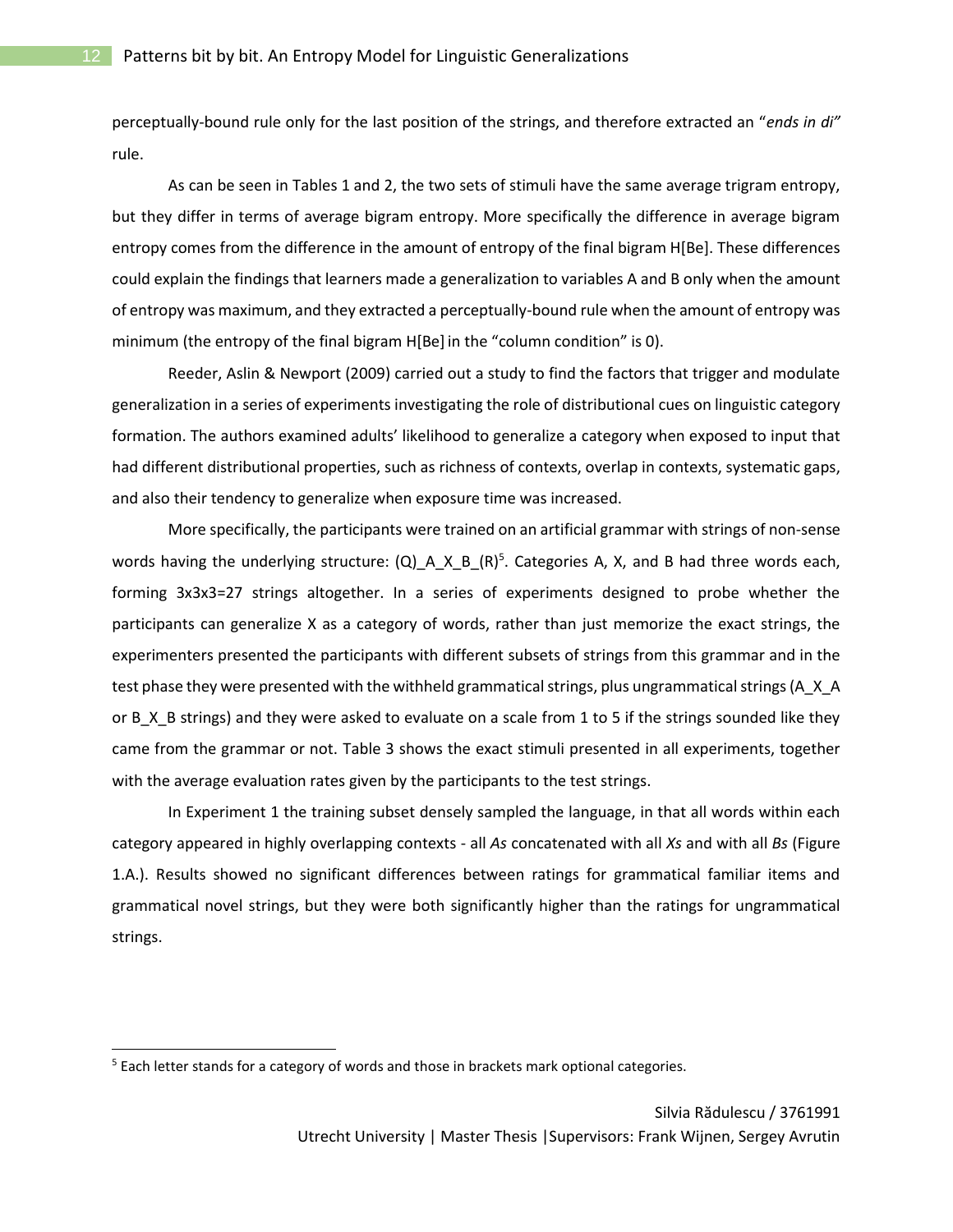

Figure 1. Side-by-side comparison of full overlap (A) and partial overlap (B)

(taken from Reeder et al., 2009)

Authors concluded that learners fully generalize the target category to novel strings, when there is richness of contexts for the target category *X*. In Experiment 2, training displayed a reduced number of exemplars (sparseness), and thus reduced exposure, but still all *As* concatenated with all *Xs* and with all *Bs,* there were insignificant differences in evaluation rates as compared to the performance for Experiment 1, and the authors reported that learners' ability to fully generalize the target category was unchanged as compared to the first experiment, when there was sparseness of exemplars.

|         | Experiment_1                                                               | Experiment_2                        | Experiment 3                        | Experiment_4                         |
|---------|----------------------------------------------------------------------------|-------------------------------------|-------------------------------------|--------------------------------------|
| Stimuli | $A_1X_1B_1$ $A_1X_2B_2$ $A_1X_3B_1$<br>$A_1X_1B_3$ $A_1X_2B_3$ $A_1X_3B_2$ | $A_1X_1B_3$ $A_1X_2B_2$ $A_1X_3B_1$ | $A_1X_1B_3$ $A_2X_2B_1$ $A_1X_3B_1$ | $A_1X_1B_3 A_2X_2B_1$<br>$A_1X_3B_1$ |
|         | $A_2X_1B_2$ $A_2X_2B_1$ $A_2X_3B_1$<br>$A_2X_1B_3$ $A_2X_2B_2$ $A_2X_3B_3$ | $A_2X_1B_2$ $A_2X_2B_1$ $A_2X_3B_3$ | $A_2X_1B_2 A_3X_2B_1 A_1X_3B_2$     | $A_2X_1B_2 A_3X_2B_1$<br>$A_1X_3B_2$ |
|         | $A_3X_1B_1$ $A_3X_2B_1$ $A_3X_3B_2$<br>$A_3X_1B_2$ $A_3X_2B_3$ $A_3X_3B_3$ | $A_3X_1B_1$ $A_3X_2B_3$ $A_3X_3B_2$ | $A_2X_1B_3$ $A_3X_2B_3$ $A_3X_3B_2$ | $A_2X_1B_3A_3X_2B_3$<br>$A_3X_3B_2$  |
| Rated   | Gram Familiar: 3.78                                                        | Gram Familiar: 3.54                 | Gram Familiar: 3.79                 | Gram_Familiar:<br>4.05<br>Gram New:  |
| $(1-5)$ | Gram_New: 3.69                                                             | Gram_New: 3.47                      | Gram New: 3.48                      | 3.64                                 |
|         | Ungrammatical: 2.58                                                        | Ungrammatical: 2.73                 | Ungrammatical: 2.85                 | <b>Ungram: 2.83</b>                  |
| Entropy | $H[AX] = 3.169$                                                            | $H[AX] = 3.169$                     | $H[AX] = 2.503$                     | $H[AX] = 2.503$<br>$H[bA] = H[Be] =$ |
| values  | $H[bA] = H[Be] = 1.584$                                                    | $H[bA] = H[Be] = 1.584$             | $H[bA] = H[Be] = 1.584$             | 1.584                                |
|         | $H[XB] = 3.169$                                                            | $H[XB] = 3.169$                     | $H[XB] = 2.503$                     | $H[XB] = 2.503$                      |
|         | $H[AXB] = 4.169$                                                           | $H[AXB] = 3.169$                    | $H[AXB] = 2.584$                    | $H[AXB] = 2.584$                     |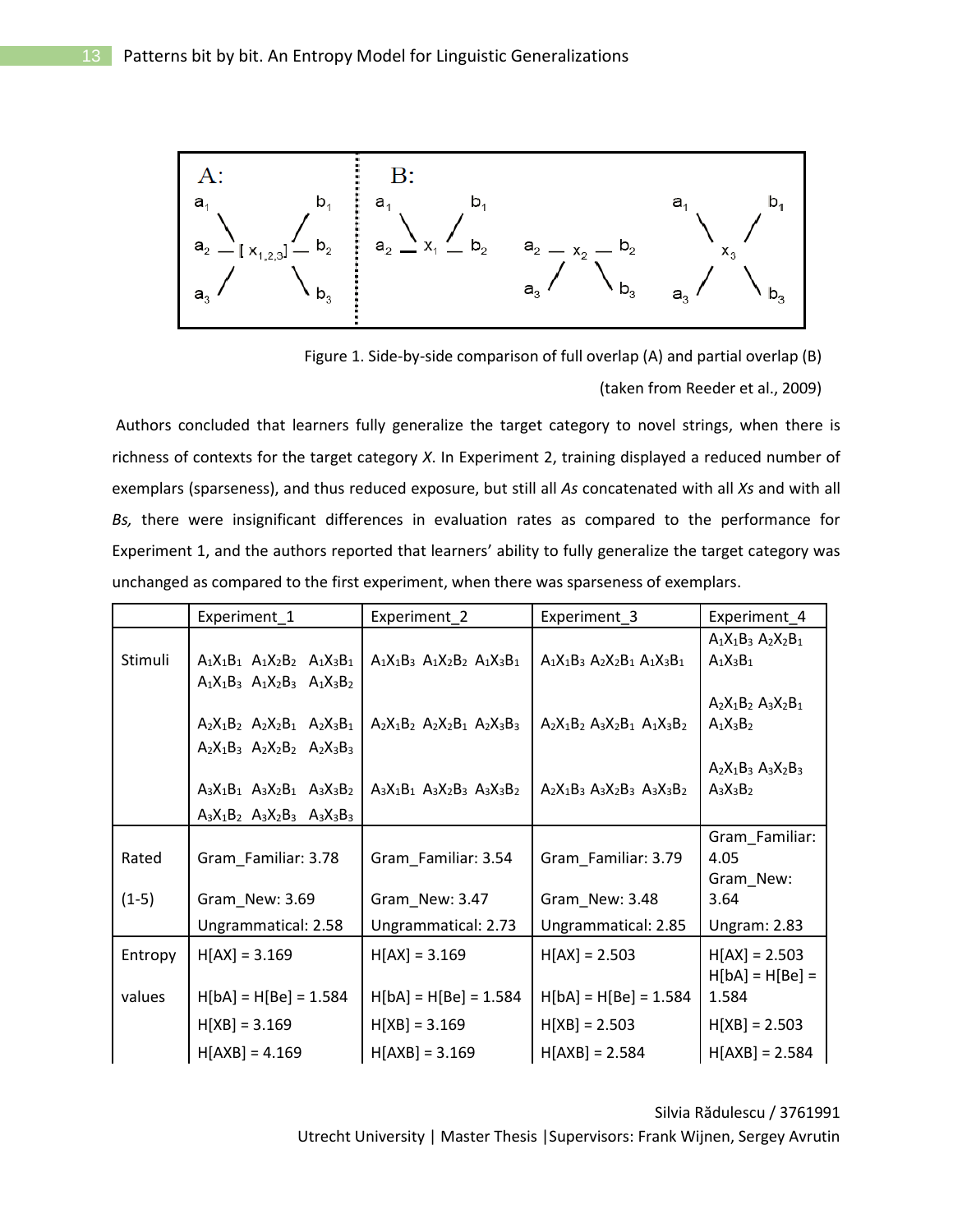| $H[bigram] = 2.376$                                                                                                             | $H[bigram] = 2.376$  | $H[bigram] = 2.043$  | $H[bigram] =$<br>2.043<br>$H[trigram] =$ |  |
|---------------------------------------------------------------------------------------------------------------------------------|----------------------|----------------------|------------------------------------------|--|
| $H[trigram] = 3.502$                                                                                                            | $H[trigram] = 3.169$ | $H[trigram] = 2.530$ | 2.530                                    |  |
| Table 3. Stimuli, evaluation rates and entropy values of the input data in the experiments by<br>Reeder, Aslin & Newport (2009) |                      |                      |                                          |  |

In the third experiment, the subset of training strings was characterized by a drastically reduced overlap of contexts for the X words, as presented in Figure 1.B. As can be seen in Table 3, results showed that grammatical familiar strings were rated significantly higher than grammatical novel strings. The authors concluded that an input characterized by partial overlap, despite full coverage of the *X* words, led to a slight decrease in generalization, even though participants still continued to generalize, as shown by the significant difference between their ratings of grammatical novel strings and ungrammatical strings. In the fourth experiment, they increased the exposure to the same input used in Experiment 3. As presented in Table 3, results showed highly significant differences between all ratings, which was reported to show that, when exposure time is increased, participants' likelihood to generalize significantly decreases, because they have more certainty that the gaps in distributional contexts are meaningful. The authors hypothesize that an even longer exposure to input displaying partial overlap would lead to an eventual complete lack of generalization.

In conclusion, Reeder et al. (2009) found richness of contexts to drive generalization of the target category of words, while reduced number of exemplars did not affect generalization. Conversely incomplete overlap of contexts and increased exposure reduced the likelihood of generalization. While this study sheds light on some factors that trigger or impede generalization, there are still unanswered questions: why do these factors affect generalization in linguistic category formation and why do they modulate generalization in a different manner? Are they completely independent factors? Moreover, these factors presented as such do not allow for precise predictions to be formulated regarding the likelihood to make generalizations, given that the authors provide no measure to quantify different degrees of these factors in the input.

An entropy-based reinterpretation can be given to the findings of the experiments conducted by Reeder, Aslin & Newport (2009), which would help answer the above questions. A question raised about these findings is whether all the factors identified by the authors are independent factors that modulate generalization, and I suggest that it is the amount of entropy contained by each set of stimuli that accounts for the results of all these experiments. Table 3 includes also entropy calculations as per the entropy

#### Silvia Rădulescu / 3761991

Utrecht University | Master Thesis |Supervisors: Frank Wijnen, Sergey Avrutin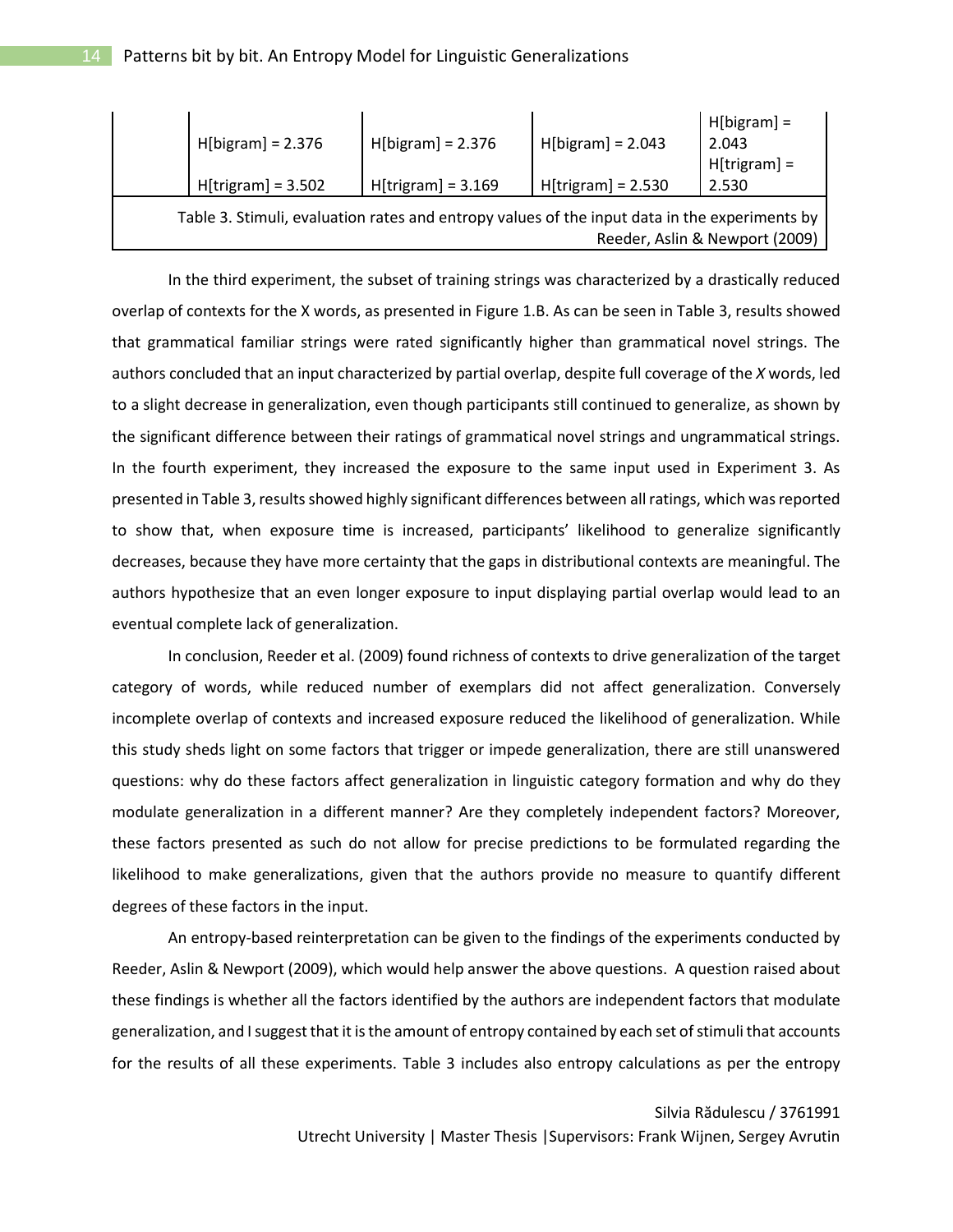formula presented in this paper. As can be seen in Table 3, the two data sets used in the first two experiments present similarity in terms of entropy values, which might explain the absence of significant difference in learners' performance, despite the fact that in Experiment 2 exposure is half as long and only half the number of exemplars were presented. The entropy values for the set of stimuli used in Experiment 3 were significantly reduced as compared to the first two experiments, which might explain learners' lower likelihood to generalize the categories. An increased exposure to the same stimulus set in the fourth experiment, might have led to an increased memory trace of the perceptual characteristics of the stimuli, therefore a reduced need of making a category-based abstraction. In conclusion, one unifying account for all the findings of these experiments can be found in the amounts of entropy displayed by the input: an increase in entropy drives the tendency to generalize to categories of items, while a decrease in entropy results in a decrease of the likelihood of making a category-based generalization, and a higher tendency to extract a perceptually-bound rule.

Reeder, Aslin & Newport (2009) note that at some point along the sparseness and overlap continuum, there must be a threshold for shifting from word-by-word learning to category generalization. However using their account no precise prediction can be made as to where this threshold would lie, given that they do not present any measure to quantify sparseness and degree of overlap, and therefore no prediction can be made from their hypotheses as to how this threshold can be found.

The reinterpretations of these previous findings call for an explanation of the apparently opposing predictions derived from an entropy model when applied to finite state grammars (Pothos, 2010) and the latter miniature artificial grammars investigating category-based generalizations (Gerken, 2006; Reeder, Aslin & Newport, 2009). Actually they are not contradictory predictions, but they both follow from the entropy model proposed in this paper: in order to extract perceptually-bound rules (rules based on perceptual characteristics of the specific items) a low-entropy environment (low *input complexity*) is needed, because those specific tokens that enter into relations have to be kept in working memory. Conversely, a high-entropy set of items (high *input complexity* that overloads *channel capacity*) increases the likelihood of making category-based abstractions. These predictions were clearly borne out in the studies using miniature artificial grammars to investigate category-based generalizations (Gerken, 2006; Reeder, Aslin & Newport, 2009), as shown in this section. As for the case of finite state grammars, the grammaticality endorsements are based on perceptually-based rules, i.e. on rules specifying what particular items would follow each other.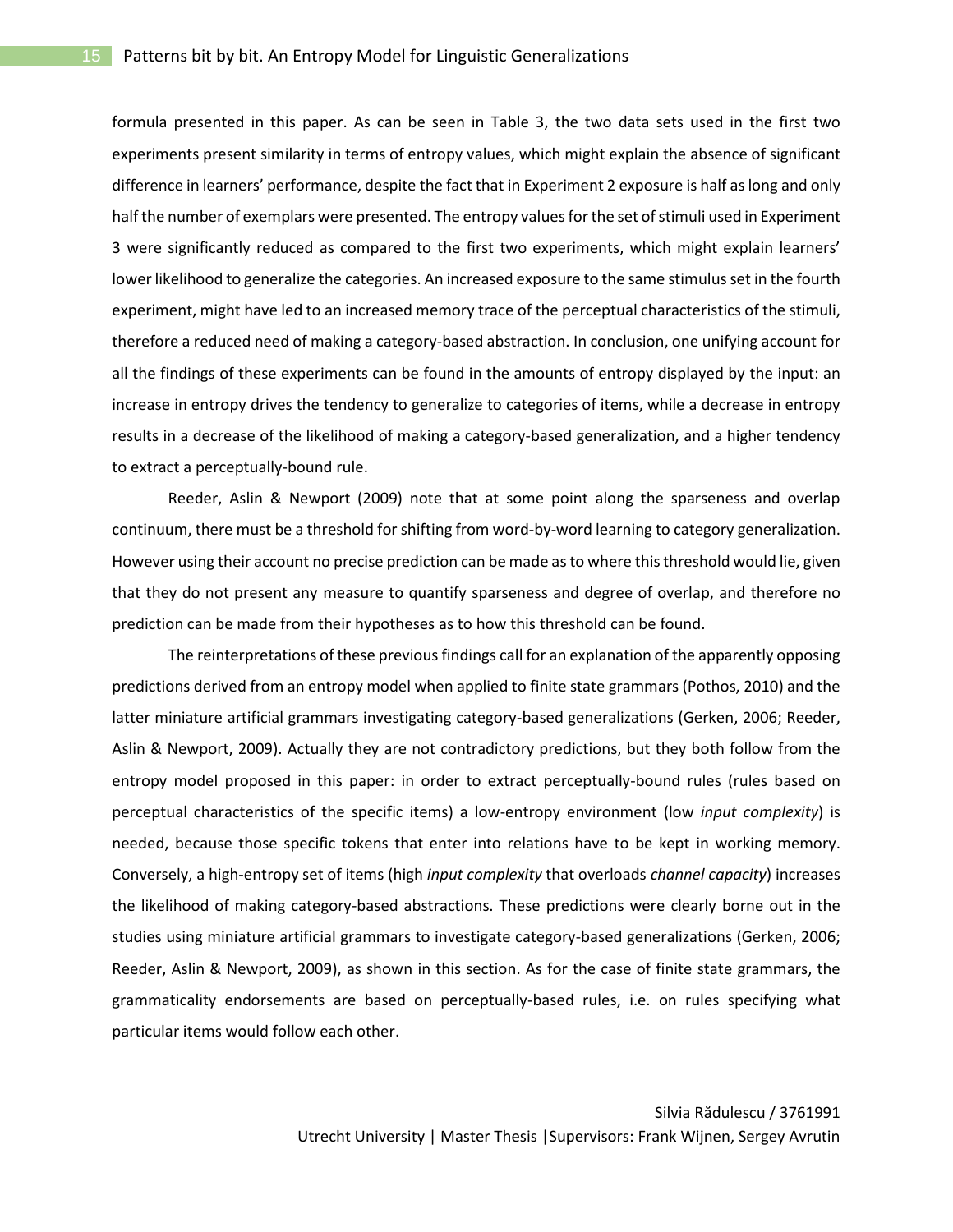#### **4.2. A Pilot Experiment. Purpose and hypotheses.**

The previous sub-section presented a post-hoc analysis of previous studies in line with the proposed entropy model. The following sections present a pilot AGL experiment that specifically tested some predictions made by the entropy model presented in this paper. To the best of my knowledge, this is the first AGL experiment that investigates the role of the interplay between *input complexity* and *channel capacity* in the process of making linguistic generalizations by specifically testing entropy-based predictions.

Given that the primary prediction of the model is that generalization is a cognitive mechanism that results from the interaction between *input complexity* and *channel capacity*, these are the two factors that would need to be varied when testing this model. Thus, a first line of experiments would have to keep *channel capacity* constant and vary *input complexity,* from a low to medium to high entropy. One way to keep *channel capacity* constant is to test subjects in the same maturational stage, i.e. having roughly the same age or the same working memory and processing capacity. Channel capacity is assumed to be lower in infants than in adults, and it has been shown to increase with age (Marslen-Wilson & Tyler, 1981). A second line of experiments would have to keep *input complexity* constant and vary *channel capacity.* One way of easily doing that is to expose two groups in different maturational stages, i.e. infants and adults, to the same degree of *input complexity* and compare the results.

This pilot experiment was designed along the first line of research, namely *channel capacity* was kept constant, by testing adults of roughly the same age, and *input complexity* was varied to obtain three different degrees of entropy. An artificial language was created in order to precisely manipulate *input complexity.* The following hypotheses were probed:

- i. the lower the *input complexity* (entropy), the higher the tendency towards perceptually-bound learning, and, consequently, the lower the tendency to make a category-based generalization;
- ii. the higher the *input complexity* (entropy), the higher the tendency to make a category-based generalization;
- iii. perceptually-bound learning and categorization/rule-induction are outcomes of the same learning mechanism, which is governed by the same principle of creating structure (rules) in response to the degree of complexity (entropy) in the environment.

According to the hypotheses, two tendencies are predicted to be developed by the participants throughout the experiment: perceptually-bound generalization and category-based generalization. Both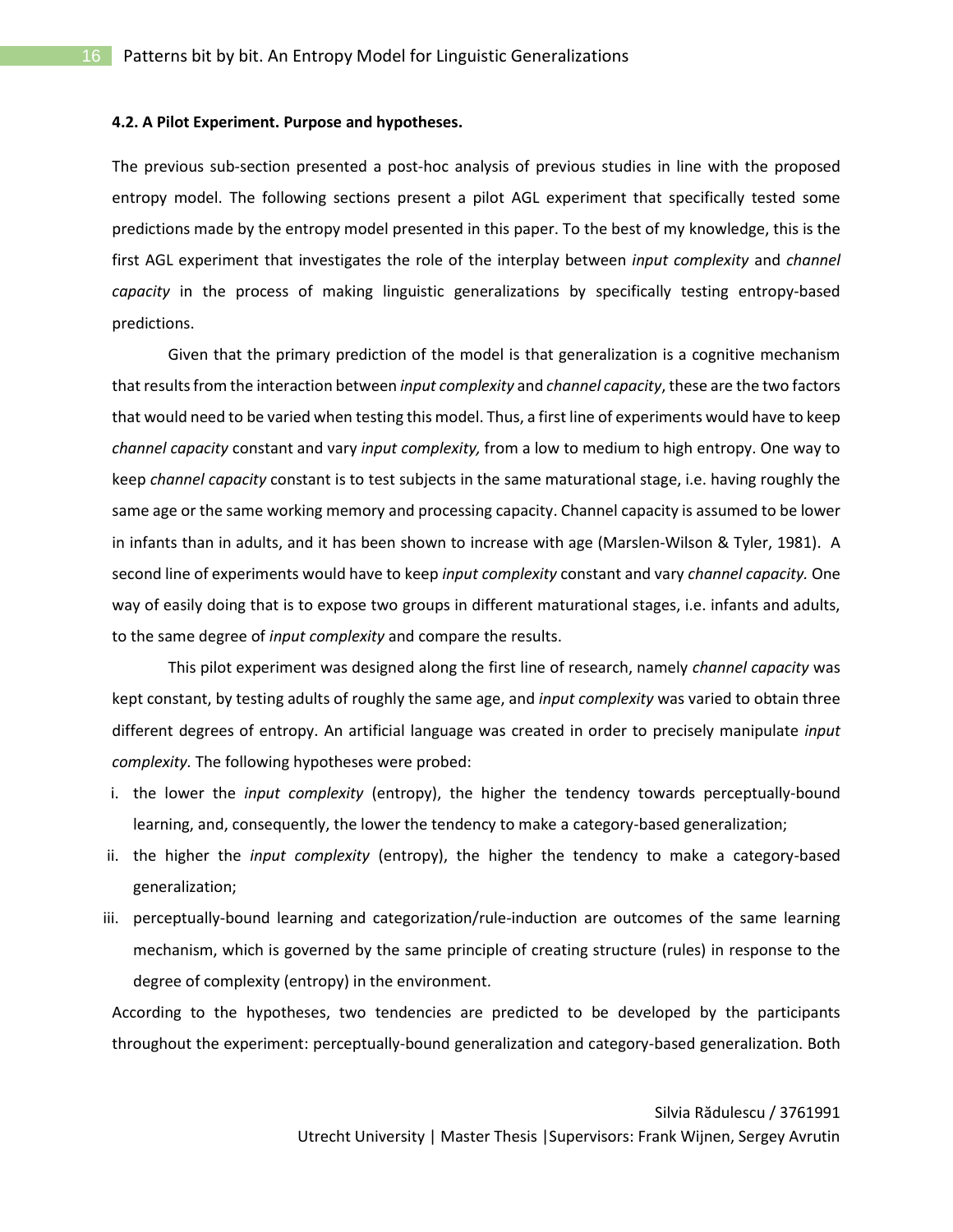tendencies are hypothesized to develop gradually, depending on the amount of *input complexity* that can be processed given the available *channel capacity*. The higher the *input complexity* that needs to be dealt with having a given *channel capacity*, the higher the tendency to abstract away from a perceptually-bound rule to tune into a category-based abstraction.

# **5. Method**

# **5.1. Participants**

Thirty-five Dutch speaking adults (26 females and 9 males, age range 19-26, mean 22) participated in the experiment. An additional participant was tested, but excluded from the analysis because he reported being familiar with research on similar grammar learning in AGL setups. Only healthy non-dyslexic subjects that had no known hearing impairment or attention deficit were accepted in the experiment. They were paid 5 EUR for participation.

# **5.2. Training stimuli**

 $\overline{a}$ 

Participants in the experiment were exposed to 3-syllable strings that implement a miniature artificial grammar, which closely resembles the structural pattern used by Gerken (2006), i.e. the strings followed an underlying XXY<sup>6</sup> structure, where each letter represents a set of syllables. All syllables consisted of a consonant followed by a long vowel, to resemble common Dutch syllable structure (e.g. *goo, sjie*). A subset of the syllables was used in the two *X* slots of the pattern – to be called X-syllables – and another subset of syllables was used for the *Y* slot of the pattern – to be called Y-syllables. The subset of consonants used for the X-syllables did not overlap with the subset of consonants used for the Y-syllables.

All syllables and strings of syllables were generated using a Perl script, in order to precisely control for certain characteristics of the syllable structure and string structure, in order to ensure that no unintended patterns of syllable or string structure would be accidentally confounded in the miniature grammar. The script also checked if the strings were found in the CELEX database<sup>7</sup>, to exclude actual

 $6$  An XXY pattern describes strings consisting of two identical syllables (X) followed by another different syllable (Y): e.g. *goo\_goo\_sjie, puu\_puu\_saa, joe\_joe\_feu*

<sup>&</sup>lt;sup>7</sup> Baayen, R, R Piepenbrock, and L Gulikers. CELEX2 LDC96L14. Web Download. Philadelphia: Linguistic Data Consortium, 1995.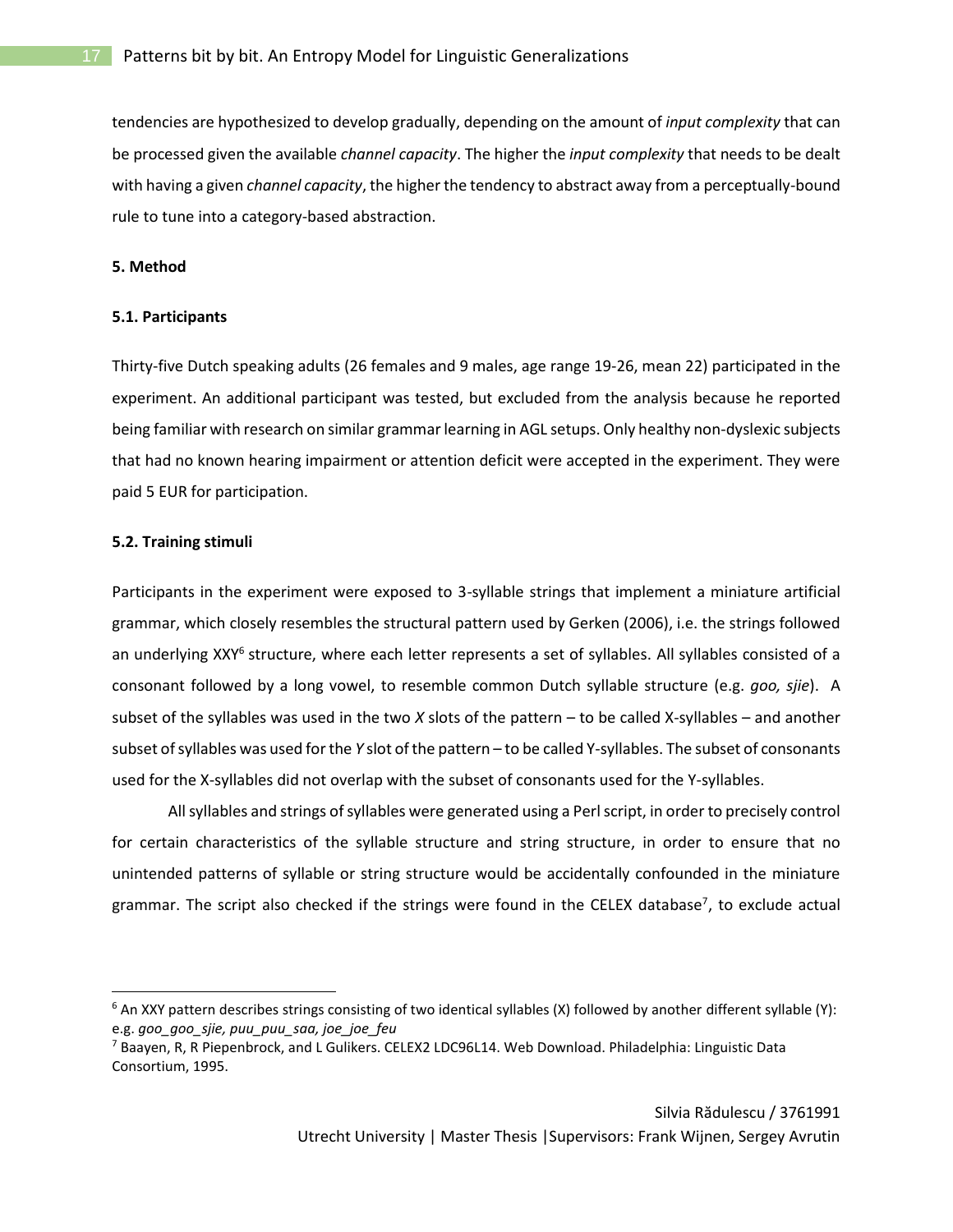existing words, if any, to ensure that they are non-sense syllables/strings in Dutch, in order to avoid any semantic cue that would strengthen the memory trace of any of the strings.

All the syllables were recorded in isolation by a female Dutch native speaker in a sound-proof booth, using a TASCAM DA-40 DAT-recorder. Syllables were recorded one by one, as they were presented to her on a screen, and she was instructed to use the same intonation for each syllable. The recorded syllables were spliced together to form the strings of the language using Praat<sup>8</sup>.

The experiment had three conditions: High Entropy condition (HiEN), Medium Entropy condition (MedEN) and Low Entropy condition (LowEN). Each condition consisted of three exposure phases with intermediate test phases, followed by a final test phase, as per the timeline below:



All conditions had equal number of training strings - 72 XXY strings in total. All exposure phases had equal number of training strings in all conditions -24 XXY strings - which were presented in a randomized order per participant (complete stimulus set in Appendix 1). Intermediate tests were included to have a closer insight on the curve of learning, in order to gauge the learning process as a function of exposure (expressed in number of training strings). The intermediate tests and the test strings were presented in a randomized per participant fashion, in order to prevent any idiosyncratic properties of any of the test strings to be confounded in the results regarding the effect of exposure on learning. This was a betweensubjects design, and participants were assigned randomly to one of the three conditions.

#### **5.3. Entropy values of training conditions**

In order to obtain the desired variation in *input complexity* across conditions, two factors were manipulated: (1) the number of X-syllables and Y-syllables; and (2) the number of repetitions of each syllable (i.e. syllable frequency). By applying the entropy formula<sup>9</sup>, three different values for *input complexity* were obtained - high, medium and low entropy. For the LowEN condition 6 X-syllables and 6 Y-syllables were used. For the MedEN, 6 extra X-syllables and 6 extra Y-syllables were added to those used

<sup>8</sup> www.praat.org

<sup>&</sup>lt;sup>9</sup> The same entropy formula that was presented in previous sections was used here:  $H(X) = -\sum_{i=1}^n p(x_i)logp(x_i)$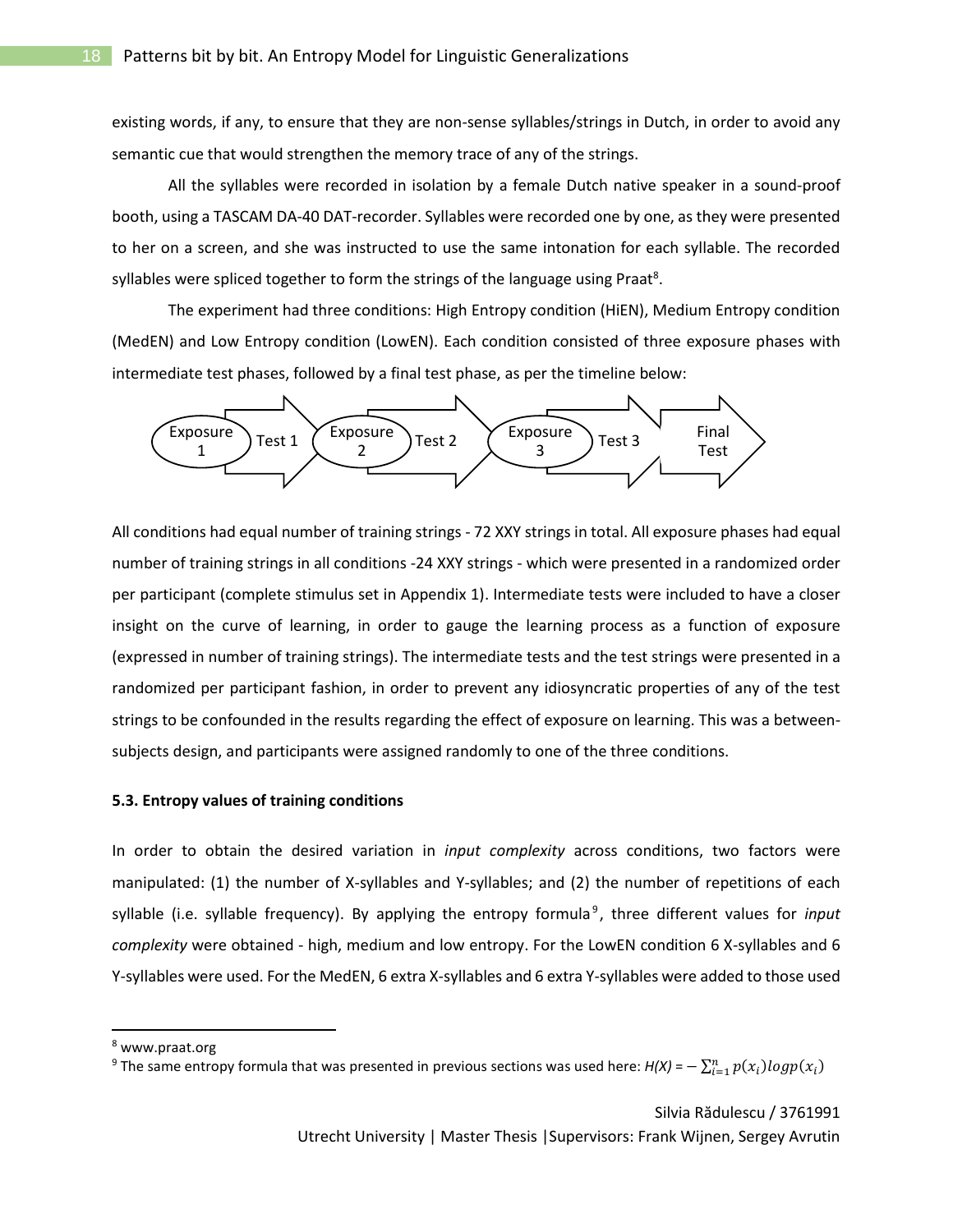for the LowEN condition, in order to have 12 X-syllables and 12 Y-syllables. For the HiEN condition, 12 more X-syllables and 12 more Y-syllables were added to those used for MedEN, in order to have 24 Xsyllables and 24 Y-syllables (see figures below).

To generate the XXY strings for the LowEN condition, all 6 XX pairs were concatenated with all 6 Y-syllables, but only a subset of 24 combinations (24 strings) was used for the first training phase, another subset of 24 combinations was used for the second training phase, and another subset for the third one. This ensured an equal number of XX\_Y combinations in each training phase. The same procedure was applied to the other conditions.

Syllable frequency was controlled for in each training phase. Given that each training phase had 24 strings, in the LowEN condition, which had 6 x 6 syllables, each syllable was used 4 times (*p(syllable) = 0.167*) in each training phase. In the MedEN condition, which had 12 x 12 syllables, each syllable was used 2 times (*p(syllable) = 0.083*) in each training phase. In the HiEN condition, which had 24 x 24 syllables, each syllable was used only once (*p(syllable) = 0.042*) in each training phase (complete stimulus set in Appendix 1). The entropy values were kept constant in all the training phases of each condition. The complete entropy calculations per training phase in each condition are presented below:

# High entropy condition

H[bX]=H[24]= -Σ[0.042\*log0.042] = 4.58  $H[XX] = H[24] = 4.58$  $H[XY] = H[24] = 4.58$  $H[Ye] = H[24] = 4.58$ H[bXX] = H[XXY] =H[XYe]= H[24] = 4.58 H[bigram] = 4.58 H[trigram] = 4.58

|             |  | <b>High Entropy</b> |                                   |         |           |
|-------------|--|---------------------|-----------------------------------|---------|-----------|
|             |  | 72 strings          |                                   |         |           |
|             |  | 24 x 24 syllables   |                                   |         |           |
| Syllable X  |  |                     | Syllable Y                        |         |           |
|             |  |                     | goo goe haa luu sjie sjoe woe meu |         |           |
|             |  |                     | puu heu hie noo duu weu           |         | sjeu chie |
|             |  |                     | teu juu jie noe saa fie           | buu zuu |           |
| vee nie joe |  |                     | ruu feu kaa                       | daa fuu |           |
|             |  |                     | woo roo jeu vie moo muu faa       |         | boo       |
|             |  |                     | loo vuu lie veu kee choo koo huu  |         |           |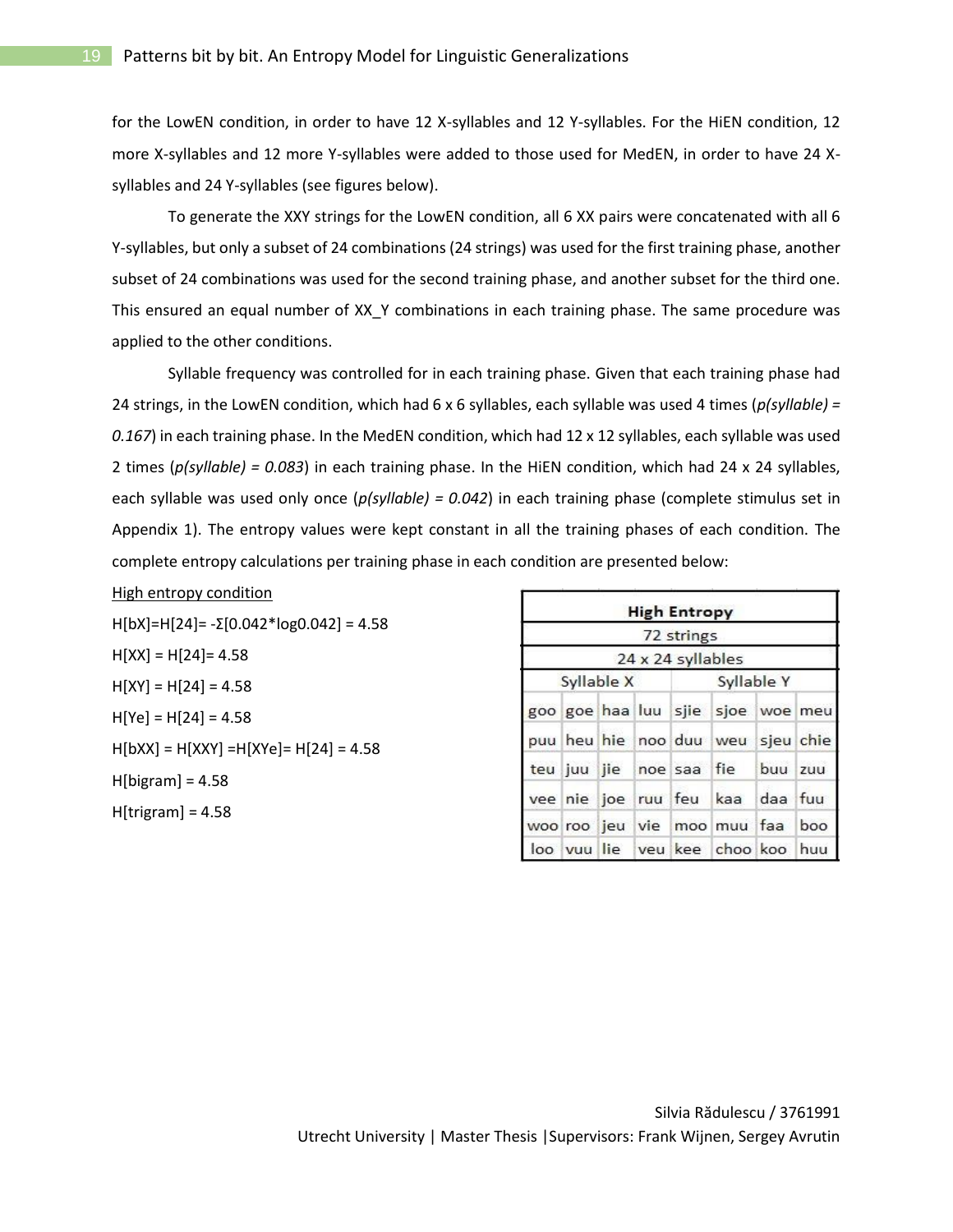| Medium entropy condition                      |                          | <b>Medium Entropy</b>                   |                                           |
|-----------------------------------------------|--------------------------|-----------------------------------------|-------------------------------------------|
| $H[bX]=H[12]= -\Sigma 0.083*log0.083 = 3.58$  | 72 strings               |                                         |                                           |
| $H[XX] = H[12] = 3.58$                        |                          | 12 x 12 syllables                       |                                           |
| $H[XY] = H[24] = 4.58$                        | Syllable X<br>Syllable Y |                                         |                                           |
| $H[Ye] = H[12] = 3.58$                        |                          |                                         | $2 *$ goo $2 *$ goe $2 *$ sjie $2 *$ sjoe |
| $H[bXX] = H[12] = 3.58$                       |                          |                                         | 2 * puu 2 * heu 2 * duu 2 * weu           |
| $H[XXY] = H[XYe] = H[24] = 4.58$              |                          | $2 * teu$ $2 * juu$ $2 * saa$ $2 * fie$ |                                           |
| $H[bigram] = 3.83$                            |                          |                                         | $2 *$ vee $2 *$ nie $2 *$ feu $2 *$ kaa   |
|                                               |                          |                                         | $2 * woo 2 * roo 2 * moo 2 * muu$         |
| $H[trigram] = 4.246$                          |                          |                                         | 2 * loo 2 * vuu 2 * kee 2 * choo          |
|                                               |                          |                                         |                                           |
| Low entropy condition                         |                          | <b>Low Entropy</b>                      |                                           |
| $H[bX]=H[6] = -\Sigma 0.167*log 0.167 = 2.58$ |                          | 72 strings                              |                                           |
| $H[XX] = H[6] = 2.58$                         |                          | 6 x 6 syllables                         |                                           |
| $H[XY] = H[24] = 4.58$                        |                          |                                         | Syllable X Syllable Y                     |
| $H[Ye] = H[6] = 2.58$                         |                          | $4 * goo$ $4 * sjie$                    |                                           |
| $H[bXX] = H[6] = 2.58$                        |                          | $4 *$ puu $4 *$ duu                     |                                           |
| $H[XXY] = H[XYe] = H[24] = 4.58$              |                          | $4 * teu$                               | $4 *$ saa                                 |
|                                               |                          | 4 * vee 4 * feu                         |                                           |
| $H[bigram] = 3.08$                            |                          | $4 * woo 4 * moo$                       |                                           |
| $H[trigram] = 3.91$                           |                          | $4 * loo$                               | $4 * kee$                                 |

As shown in these entropy calculations, the average bigram entropy in the HiEN condition (H[bigram] = 4.58) is higher than the average bigram entropy in the MedEN condition (H[bigram] = 3.83), which is higher than the average bigram entropy in the LowEN condition (H[bigram] = 3.08). Similarly, the average trigram entropy in the HiEN condition (H[trigram] = 4.58) is higher than the average trigram entropy in the MedEN condition (H[trigram] = 4.246), which is higher than the average trigram entropy in the LowEN condition (H[trigram] = 3.91).

# **5.4. Procedure**

Participants were tested in a sound-proof booth and received instructions that they would listen to a "forgotten language" that would not resemble any language that they might be familiar with, but which had its own rules and grammar. They were instructed that the language had its own rules for the forms of

> Silvia Rădulescu / 3761991 Utrecht University | Master Thesis |Supervisors: Frank Wijnen, Sergey Avrutin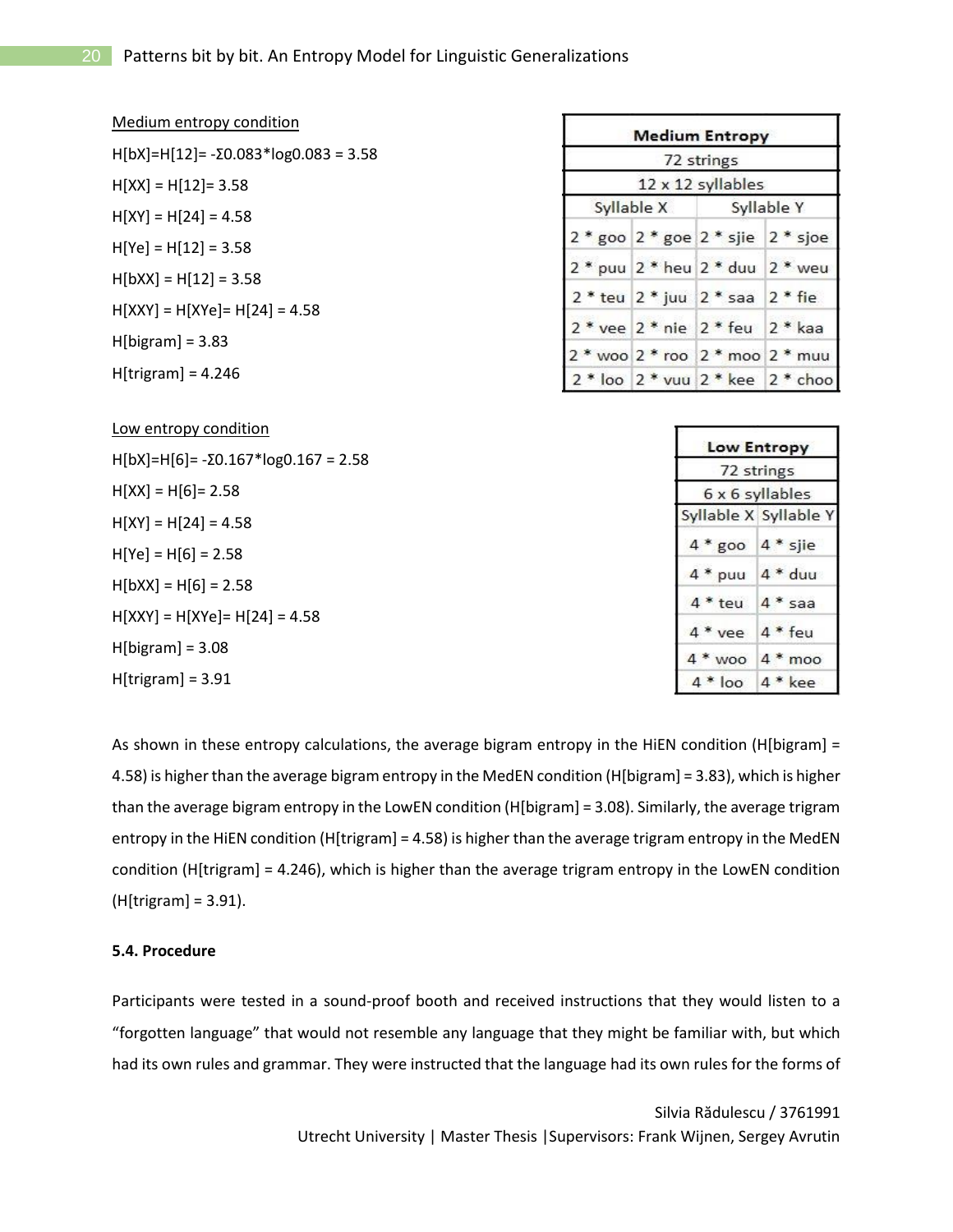words, and that those words were not known to them from any other language they might be familiar with.

The instructions explained that the experiment had three phases, and during each phase a number of words from the language would be played. The participants were informed that the language had more words and syllables than what they heard in the training phases. After each training phase they would have a short test, and at the end there would be a final test. Each test would be different from the other tests, and the tests were meant to check what they had noticed about the language that they listened to. They were instructed to decide, by pressing a Yes or a No button, if the words that they hear in the tests could be possible in the language that they heard. The experiment lasted around 5 minutes.

After the experiment, participants were briefly interviewed to get their feedback on any strategy they might have used in responding to the test items, their confidence about their responses, and their awareness of the moment when they started using their strategy, if any.

#### **5.5. Test string types and performance predictions**

The test strings were all 3-syllable strings designed as four different types: grammatical familiar (XXY strings with trained syllables), ungrammatical novel (XYZ<sup>10</sup> strings with untrained syllables), grammatical novel (XXY structure with untrained syllables), and ungrammatical with familiar syllables (XYZ strings with trained syllables). Each of the three intermediate tests had four test strings (one of each type), and the final test had eight strings (two of each type). Therefore, there were 20 test strings in total, and they were all included in all three conditions (complete test item set in Appendix 1). The test strings were also generated using the same Perl script that was used for the training stimuli. A subset of the syllables used in training were concatenated to create XYZ test strings with familiar syllables. Any of the X-syllables and Y-syllables were randomly assigned to the X, Y or Z slot of the XYZ pattern. X-syllables and Y-syllables that were not used in any of the exposure phases were spliced together to create XXY test strings with untrained syllables, and also to generate XYZ strings with unfamiliar syllables.

Each test string type was designed to test each mechanism of rule extraction in a specific way. According to the hypotheses, two tendencies are predicted to be developed by the participants gradually, depending on the amount of *input complexity* that can be processed given the available *channel capacity*. It is hypothesized that the answers that would be given to each type of test strings depend on the state

<sup>&</sup>lt;sup>10</sup> XYZ pattern describes strings consisting of three different syllables (e.g. *doo\_vaa\_seu, teu\_duu\_saa*).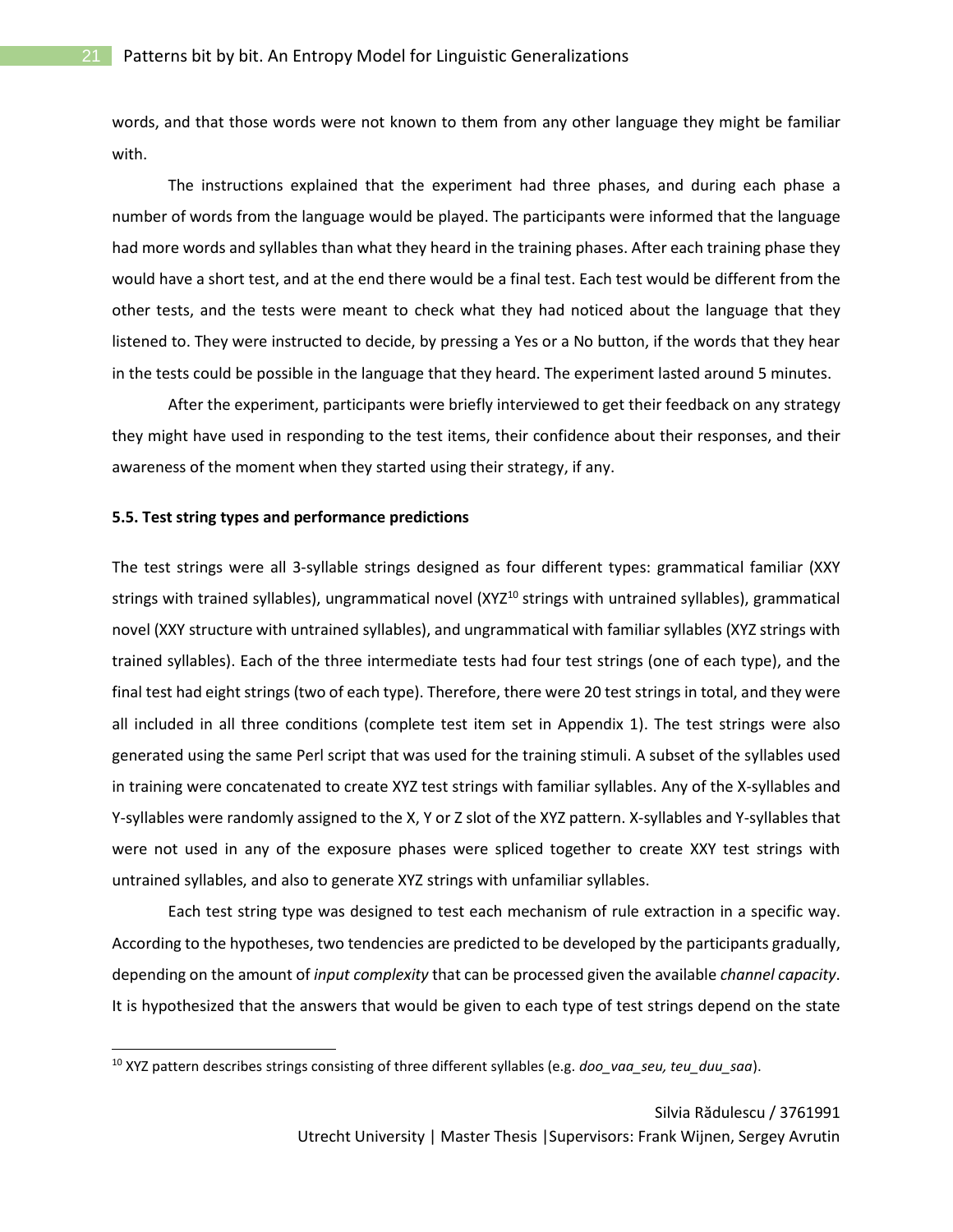of development reached by each tendency*,* depending on whether the *channel capacity* is overloaded or not by the *entropy* in the input. For ease of presentation, the tendency towards perceptually-bound learning will be denoted as PERCEPT, and the tendency towards category-based generalization/ruleinduction will be denoted as INDUCT. The four test string types and the predicted performance per test string type are presented below.

**Type\_1: trained\_syll\_XXY** (XXY structure with trained X-syllables and trained Y-syllables) **– correct answer:**  $[1]^{11}$  – this is a positive test case<sup>12</sup>, which is intended to check learning of the trained strings. There is a very high probability that the correct answer would be given to Type\_1 test strings in all three conditions, either due to INDUCT being strongly or at least satisfactorily developed in HiEN and MedEN, respectively, or due to PERCEPT being strongly developed in LowEN. As a result, all groups are expected to perform significantly above chance level, with no between-group difference.

**Type\_2: untrained\_syll\_XYZ** (XYZ structure with untrained syllables) **– correct answer: [0]** – this is the complementary negative test case<sup>13</sup>, which is intended to check learning of the trained strings and string pattern. It is designed to back up and complement results obtained for Type\_1: if the tendencies hypothesized to yield the results described in the prediction for Type\_1 indeed work as intended, then in the negative test case they should work consistently. There is a very high probability that the correct answer would be given to Type\_2 test strings in all three conditions, either due to INDUCT being strongly or at least satisfactorily developed in HiEN and MedEN, respectively, or due to PERCEPT being strongly developed in LowEN. As a result, all groups are expected to perform significantly above chance level, with no between-group difference.

**Type\_3: untrained\_syll\_XXY** (XXY structure with untrained syllables) **– correct answer: [1]** – this is a positive test case, which is intended to be the TARGET test string type to check generalization of rule to novel strings (categorization/rule-induction). All groups are expected to perform significantly above chance level, and also between-group differences in performance are expected: the highest number of correct answers are expected in HiEN condition, due to a strongly developed INDUCT, followed by MedEN

 $11$  [1] – means the Yes button is to be pressed, meaning the participant considered the test item as a possible string in the language; [0] – means the No button is to be pressed, coding for the participant's rejection of the test item as a possible string in the language.

 $12$  A positive test case is designed to check the behavior of a system in the intended working case, i.e. if a system has been trained on XXY strings, the positive test will check the system's behavior on XXY strings.

 $13$  A negative test case is designed to check the behavior of a system in a different (or opposite) situation than the intended one, i.e. if a system is trained on XXY strings, the negative test will check the system's behavior on XYZ strings, or XYY strings, etc.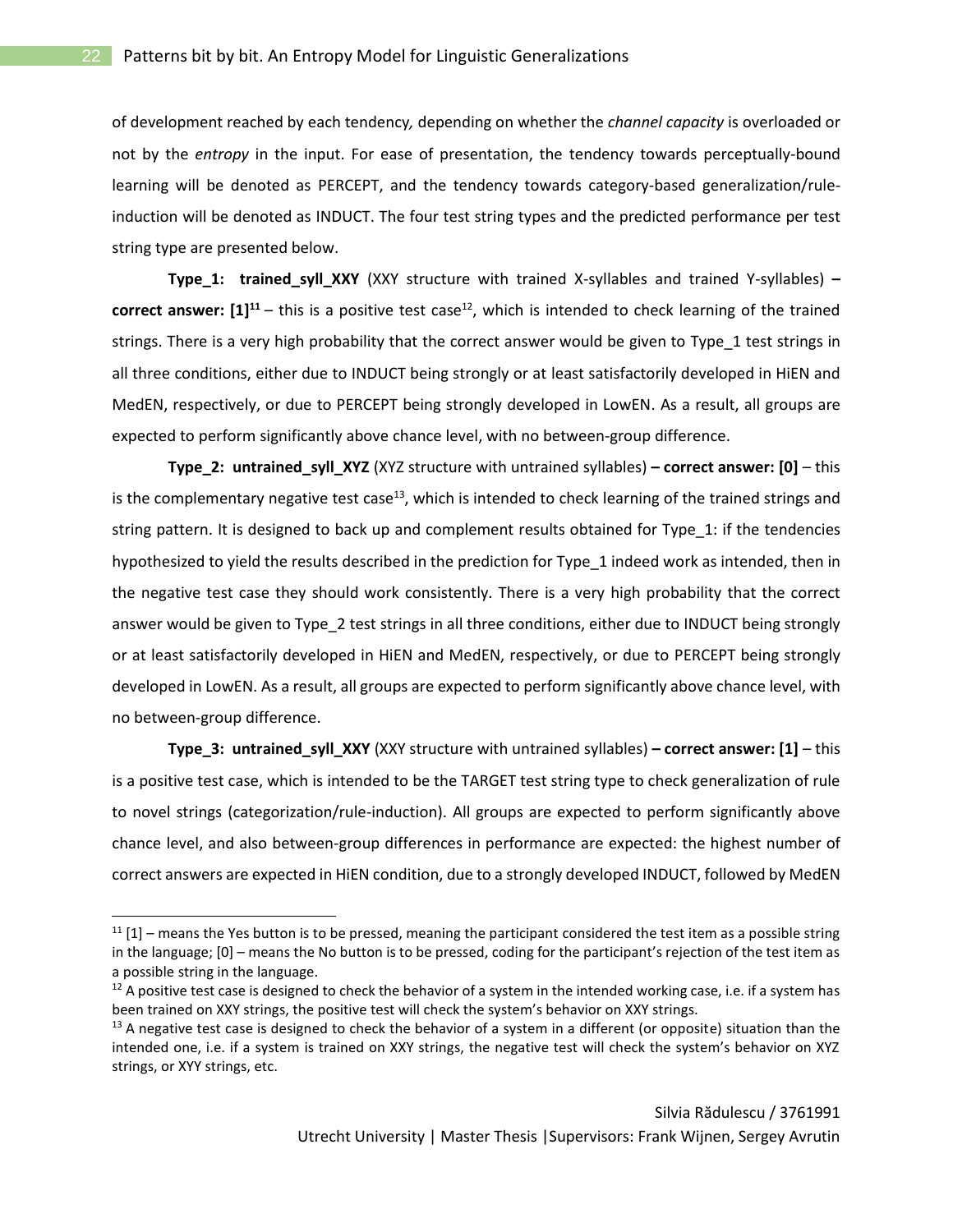due to a satisfactorily developed INDUCT, with LowEN having the lowest performance, because PERCEPT is strongly developed, while INDUCT is weak.

**Type\_4: trained\_syll\_XYZ** (XYZ structure with trained syllables) **– correct answer: [0]** – this is the complementary negative test case, which is designed to back up and complement results obtained for Type\_3: if the tendencies hypothesized to work as described in the prediction for Type\_3 indeed work as intended, then in the negative test case they should work consistently. As such results at this test item should capture the two mechanisms working against each other, because the memory trace of trained syllables tends to drive acceptance of strings to be part of the language. Hence differences in performance are expected across conditions, depending on the extent to which PERCEPT is developed: the LowEN condition is expected to have the highest performance because PERCEPT is strongly developed to remember the syllables sequences; HiEN is predicted to follow with a similar performance, because INDUCT is efficient enough to help push the correct [0] response. MedEN is expected to display the lowest performance of all three conditions, because the memory trace of the individual trained syllables works against a [0] response, and because PERCEPT is too weak to have created a strong memory trace of the correct sequence of syllables, while INDUCT is not strongly developed to firmly prevent the wrong answer: in this case the two tendencies work against each other with almost similar strength.

Regarding the learning process as a function of exposure (the performance curves across tests), a difference between conditions is expected in the performance level for Type\_3 test for rule-induction, in the sense that performance should have a slowly decreasing trend in HiEN, a slightly steeper decreasing trend in MedEN, and an even steeper decreasing trend in LowEN.

# **6. Results**

In order to test the effect of *input complexity* on the process of making generalizations, when *channel capacity* was held constant (by testing adults of roughly the same age), the High Entropy condition, the Medium Entropy condition and the Low Entropy condition were compared in a Generalized Linear Mixed Model, with Entropy Group, Test String Type x Entropy Group interaction, Test x Entropy Group interaction as fixed factors, and Subject as random factor. An alpha level of *.05* was used for all statistical tests. There was a statistically significant Test String Type x Entropy Group interaction (F(9, 679) = 6.428, *p = .000*). There was no statistically significant main effect of Entropy Group (F(2, 679) = 0.408, *p = .66*), and no statistically significant Test X Entropy Group interaction (F(9, 679) = 1.161, *p = .31*). The performance levels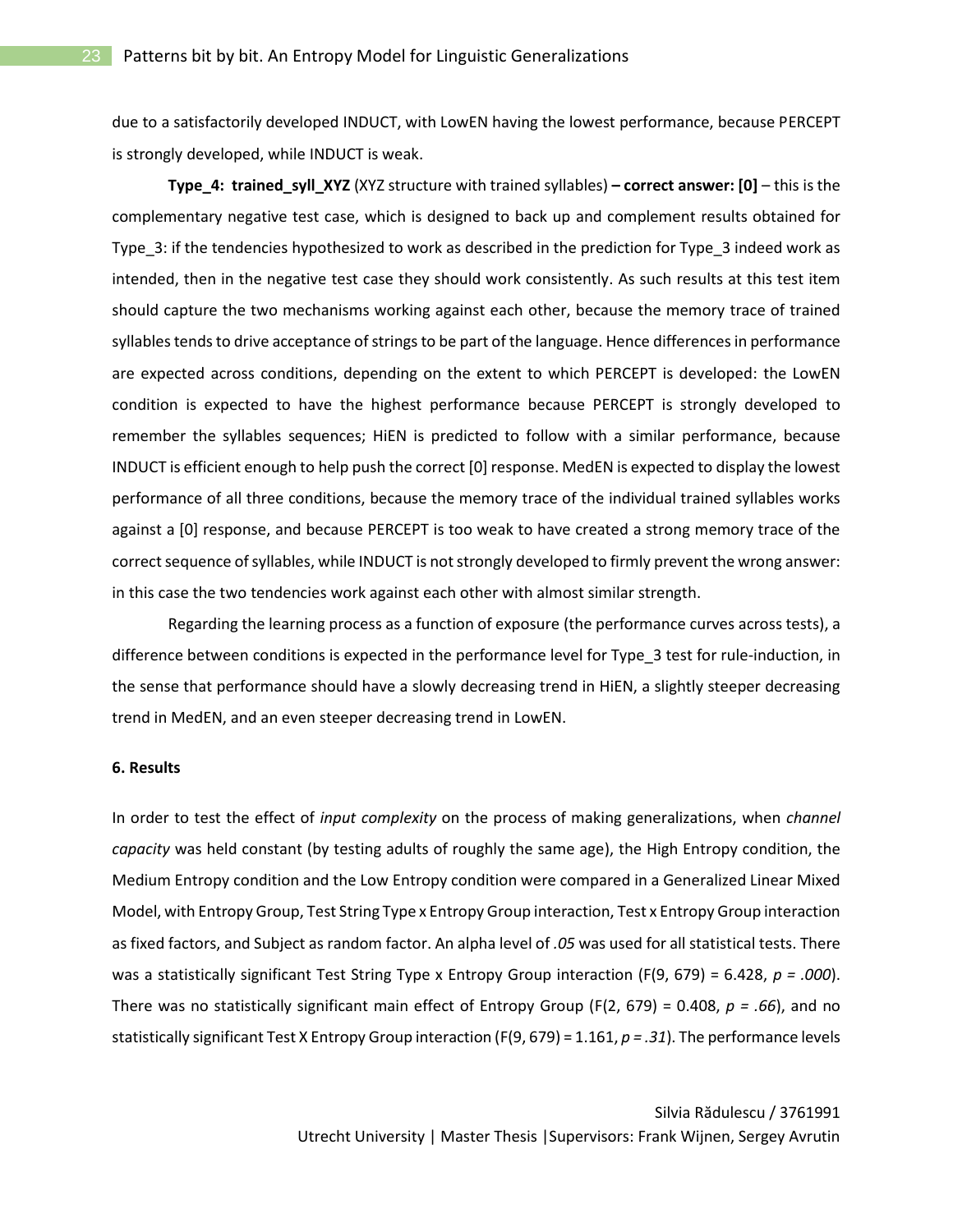(in percentages of correct answers) of each Entropy Group for each Test String Type are presented below. Figure 2 presents the mean performance across conditions for Type\_3: untrained\_syll\_XXY (i.e. correctly accepted XXY strings with untrained syllables): the mean performance for High Entropy was 80% (Mean = .80, SD = .403, SE = .052), for Medium Entropy was 73% (Mean = .73, SD = .446, SE = .058), and for Low Entropy was 65% (Mean = .65, SD = .480, SE = .065). The analysis indicated a statistically significant abovechance performance for Type\_3 in all three conditions (*t(59) = 5.76, p = .000; t(59) = 4.05, p = .000; t(54) = 2.38, p = .02,* respectively).

The difference in performance between Type\_3: untrained\_syll\_XXY and Type\_1: trained\_syll\_XXY is



Figure 2. Percentage of correct answers for Type\_3: untrained\_syll\_XXY

shown in Figure 3. An ANOVA revealed that the mean difference between performance in untrained XXY strings vs. trained XXY strings is higher in the Low Entropy condition (Mean = .33, SD = .511, SE = .069; F(1, 108) = 24.220, *p = .000*) than in the Medium Entropy condition (Mean = .23, SD = .427, SE = .055; F(1, 118) = 15.292, *p = .000*), and higher than in the High Entropy condition (Mean = .17, SD = .376, SE = .049; F(1, 118) = 9.012,  $p = .003$ ). The mean difference between untrained XXY vs. trained XXY strings in the High Entropy condition was significantly lower than the corresponding mean difference in Low Entropy condition, F(1, 113) = 3.752*, p = .05.* Results indicated a non-significant trending in the same predicted direction for the mean difference between untrained XXY vs. trained XXY strings in the Low Entropy vs.

> Silvia Rădulescu / 3761991 Utrecht University | Master Thesis |Supervisors: Frank Wijnen, Sergey Avrutin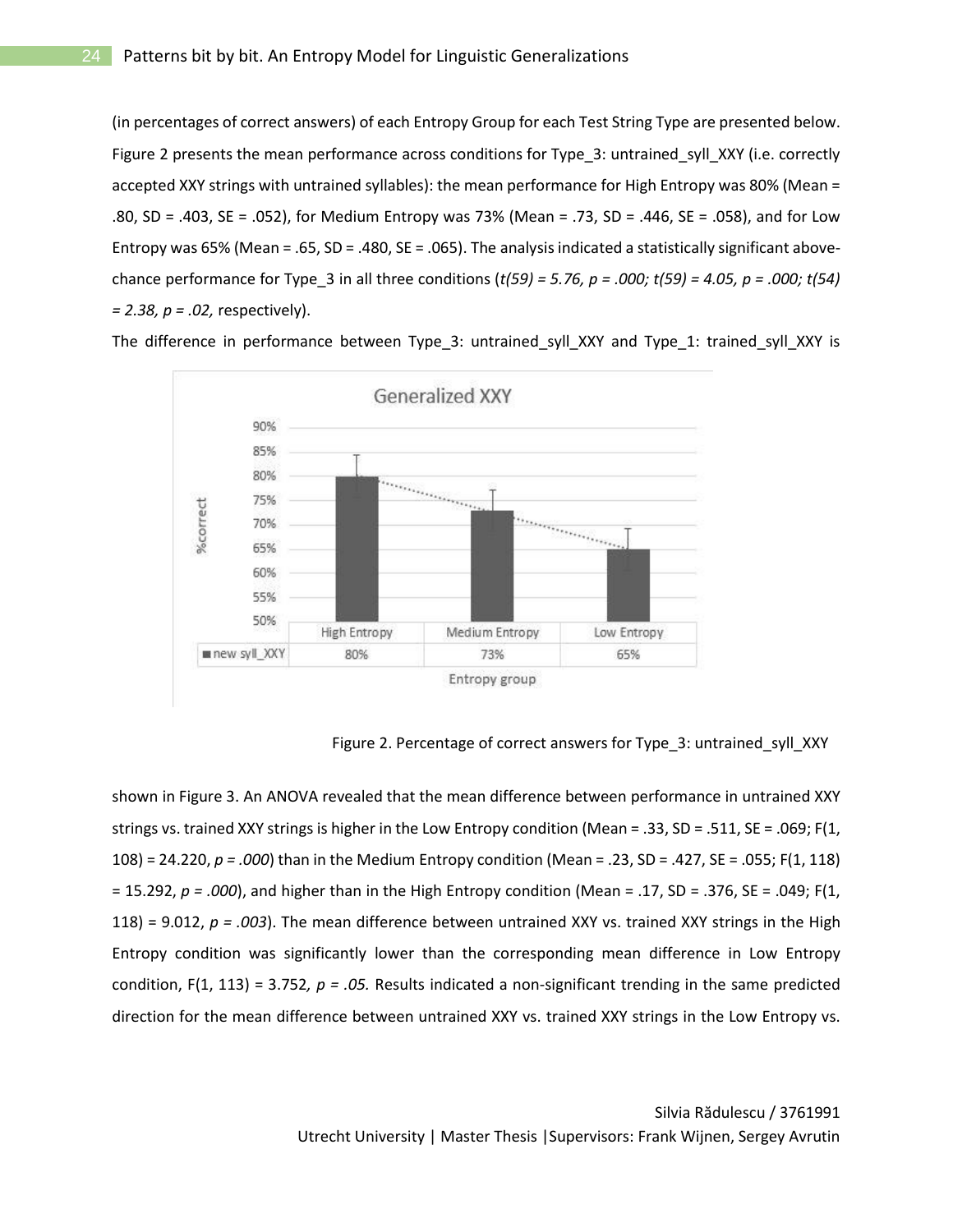

Figure 3. Percentage of correct answers for Type\_3: untrained\_syll\_XXY vs. Type\_1:trained\_syll\_XXY

Medium Entropy condition F(1, 113) = 1.153*, p = .28;* and for the mean difference between untrained XXY vs. trained XXY strings in the High Entropy vs. Medium Entropy condition F(1, 118) = 0.807*, p = .37.*

The analysis showed a statistically significant difference in performance for Type\_4: trained\_syll\_XYZ (i.e. correctly rejected XYZ strings with trained syllables) as compared to the performance



Figure 4. Percentage of correct answers for Type\_4: trained\_syll\_XYZ

Silvia Rădulescu / 3761991 Utrecht University | Master Thesis |Supervisors: Frank Wijnen, Sergey Avrutin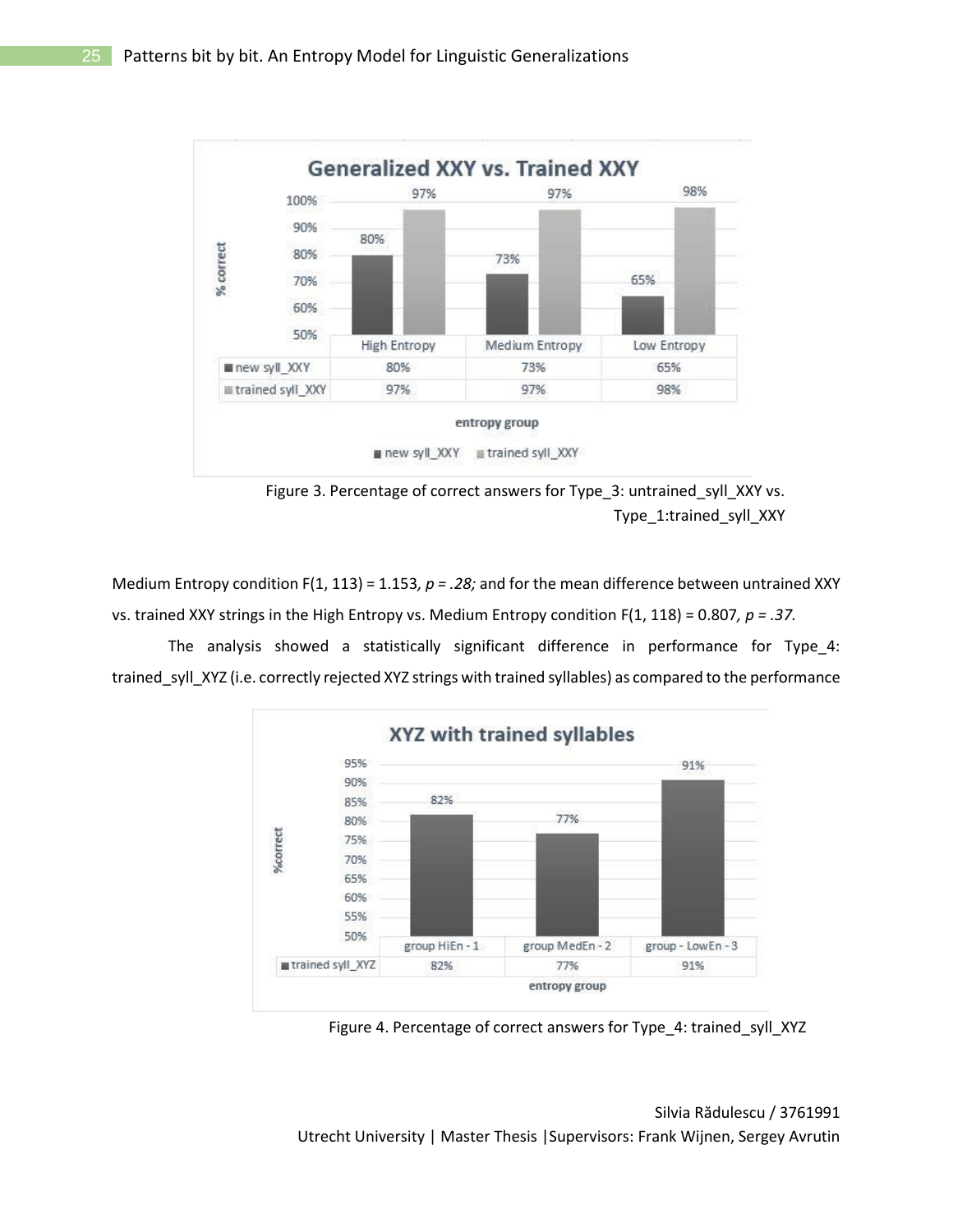for Type\_1: trained syll\_XXY: for High Entropy condition (*p = .009*), for Medium Entropy condition (*p = .002*)*,* and marginally significant for Low Entropy condition (*p = .099*). Figure 4 displays the mean performance across conditions: 82% for High Entropy (Mean = .82, SD = .39, SE = .050), significantly above chance (*t(59) = 6.28, p = .000*), 77% for Medium Entropy (Mean = .77, SD = .427, SE = .055), significantly above chance (*t(59) = 4.84, p = .000*), and 91% for Low Entropy (Mean = .91, SD = .290, SE = .039), significantly above chance (*t(54) = 10.45, p = .000*). An ANOVA showed a statistically significant better performance for Low Entropy condition compared to Medium Entropy condition (F(1,118) = 4.514, *p = 0.03*), and a non-significant trending in the predicted direction indicating a better performance in High Entropy condition vs. Medium Entropy condition (F(1,118) = 0.457, *p = 0.5*).

Figure 5 shows the percentage of correct answers for Type 2: untrained syll XYZ, for which there was no statistically significant difference as compared to performance for Type\_1: trained\_syll\_XXY across conditions.





Results indicated a non-statistically significant trending in the predicted direction for Test x Entropy Group interaction. Figure 6 presents the percentage of correct answers for Type\_3: untrained\_syll\_XXY (i.e. correctly accepted XXY strings with untrained syllables) shown by test.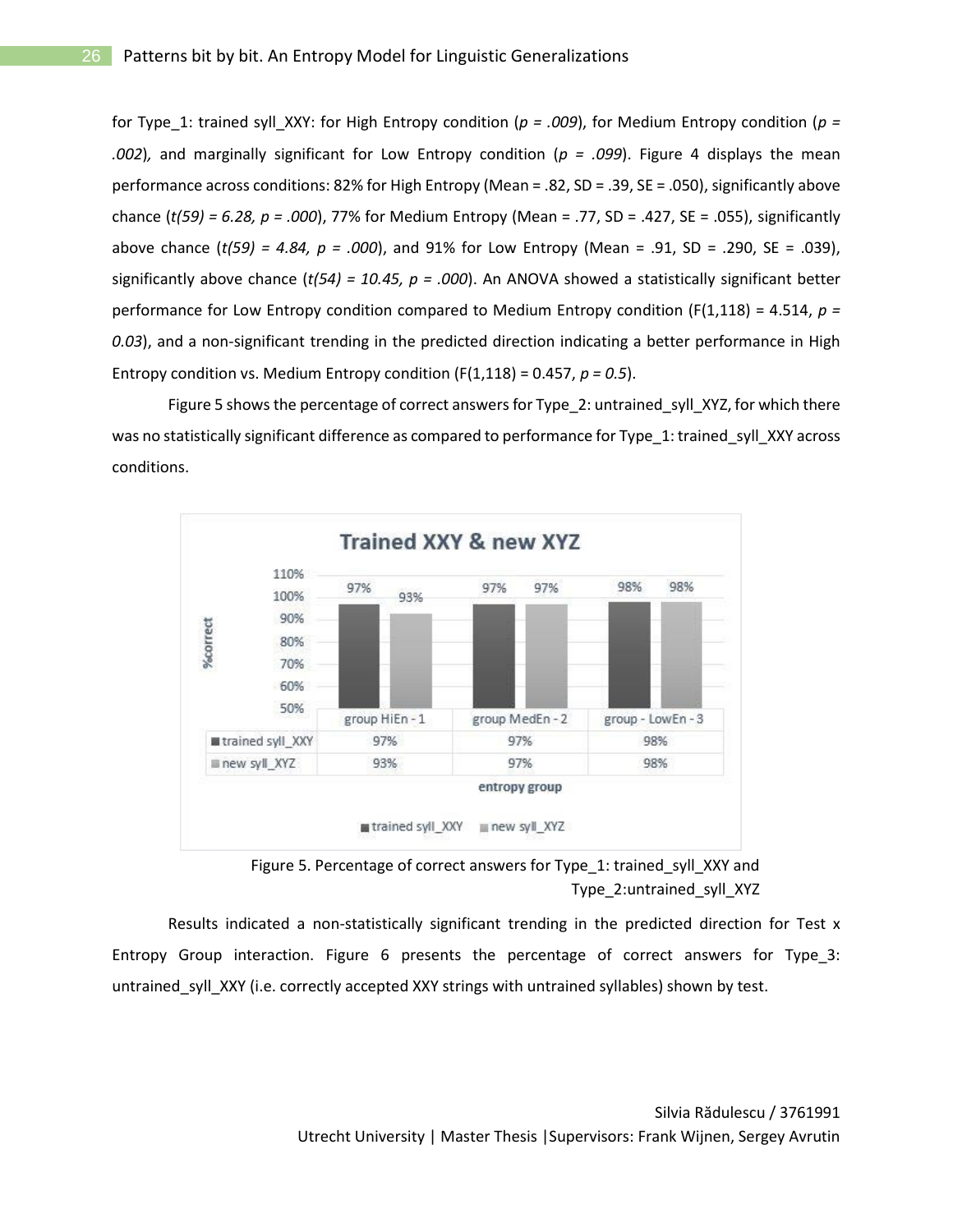Moreover, there was statistically significant above-chance performance across all test strings for all experimental conditions: the mean performance for High Entropy was 88% (Mean = .88, SD = .327, SE = .021; *t(239) = 17.985, p = .00*), for Medium Entropy was 86% (Mean = .86, SD = .349, SE = .023; *t(239) = 15.886, p = .00*), and for Low Entropy was 88% (Mean = .88, SD = .324, SE = .022; *t(219) = 17.503, p = .00*).





#### **7. Discussion and Conclusions**

This pilot study investigated in an artificial grammar experiment the effect of *input complexity* on the process of making generalizations, when *channel capacity* was kept constant, by testing adults of roughly the same age. According to the entropy model proposed in this paper, learning starts out with memorizing specific items and by developing perceptually-bound learning, which support dealing with the *input complexity* (entropy) as long as the *channel capacity* is not overloaded. When the *channel capacity* starts becoming overloaded and the efficiency of perceptually-bound learning in coping with the *input complexity* starts decreasing, because the complexity is too high compared to the available *channel capacity*, the tendency towards category-based generalization starts developing gradually.

The decrease across conditions in the mean performance for grammatical XXY strings with untrained syllables reveals a decrease in the tendency to abstract away from the memorized input as the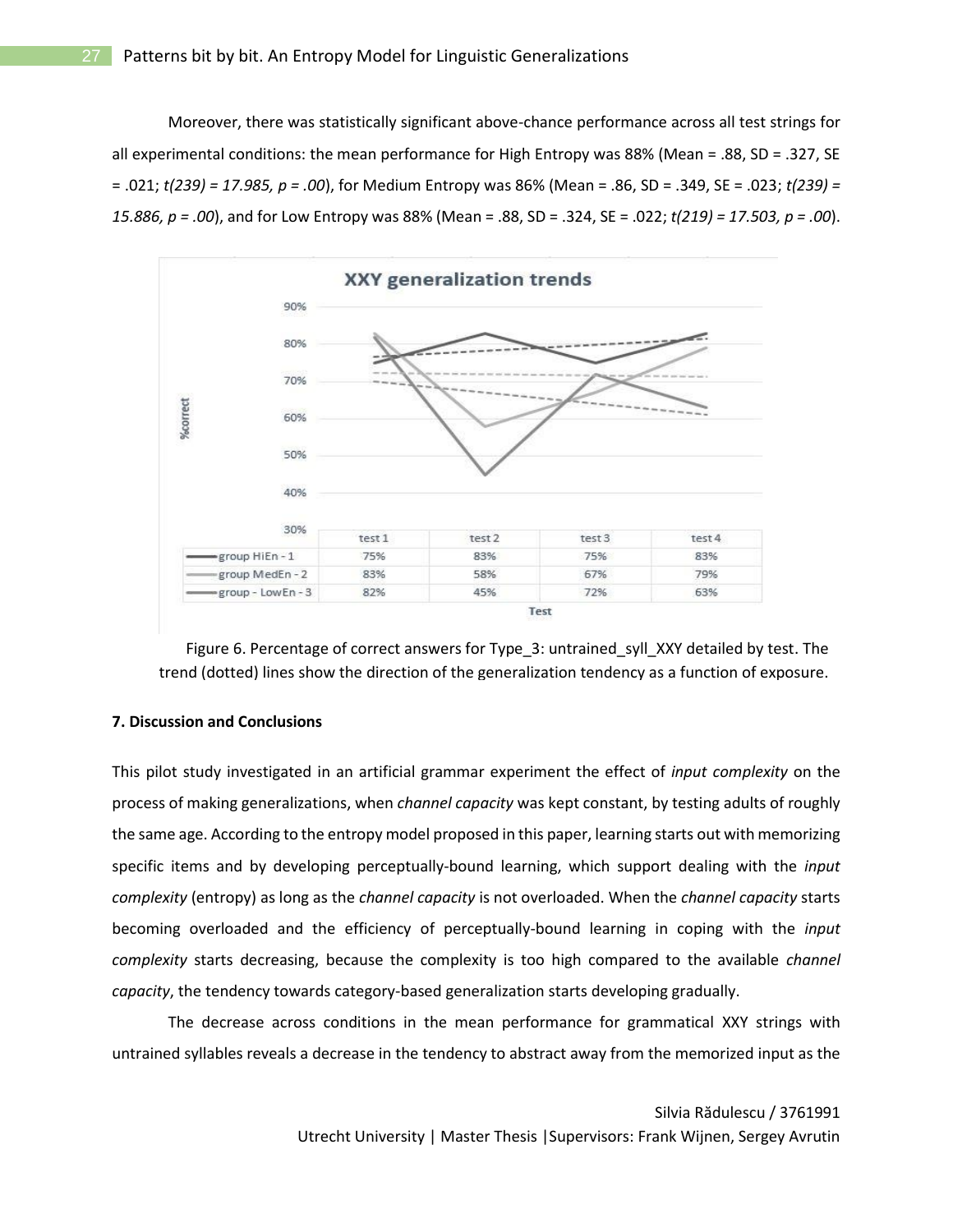*input complexity* decreases. Moreover the different degrees of discrimination between XXY strings with novel syllables vs. XXY strings with trained syllables show differences between groups in terms of their tendency to generalize to new items: a lower difference shows a higher tendency to generalize. In the Low Entropy condition this difference is higher than in the Medium Entropy condition, which is higher than the difference in the High Entropy condition. Hence learners in the High Entropy condition had the highest tendency to fully generalize to novel strings displaying the underlying XXY pattern.

The roughly U-shaped performance revealed in the case of ungrammatical XYZ strings with trained syllables may point to the fact that the two tendencies (the perceptually-bound learning and rule induction) were working against each other, roughly as predicted, and pushing in different directions depending on their gained strength. Similar tendencies towards a U-shaped curve of learning have been found in previous language acquisition studies and they have been argued, among other explanations, to be due to the dynamics reflected by different mechanisms working simultaneously and interfering with each other (Rogers, Rakinson, & McClelland, 2004). Therefore, the results for XYZ strings with trained syllables may be considered to back up and complement the evidence brought by the results of untrained XXY strings, pointing to the interplay between the two tendencies towards generalizing.

Figure 7 depicts in a graph the hypothesized development and the interaction of the two tendencies. More specifically, the line labeled Trained\_XYZ represents the function describing the measured values obtained from the Trained\_XYZ results for *H = 3.5 bits, H = 4 bits, H = 4.58 bits<sup>14</sup> .* The line denoted INDUCT represents the function of rule-induction depending on the *input complexity*, increasing as per the measured values taken from the Untrained\_XXY results for the same tested levels of entropy (the INDUCT values for *H = 3.5 bits, H = 4 bits, H = 4.58 bits* are the measured values for Untrained\_XXY, and the other values in the table are predicted values according to the increasing trend of the measured values). PERCEPT represents the function of perceptually-bound learning, which is hypothesized to return constant high values of performance as long as the values of entropy are reduced, and decrease very abruptly (perhaps exponentially) as the values of entropy go up overloading *channel capacity*, and finally remain constant at a certain very low level without much change after a certain amount of entropy is reached, showing no change even if the entropy continues to grow. *F(H)* represents the calculated mathematical relation between the two functions – INDUCT and PERCEPT – based on the results obtained for Trained\_XYZ strings and Untrained\_XXY, and this function is hypothesized to predict the stage in

<sup>14</sup> These H values stand for the average entropy per training session:  $\frac{H[bigram]+H[trigram]}{2}$ .

 $\overline{a}$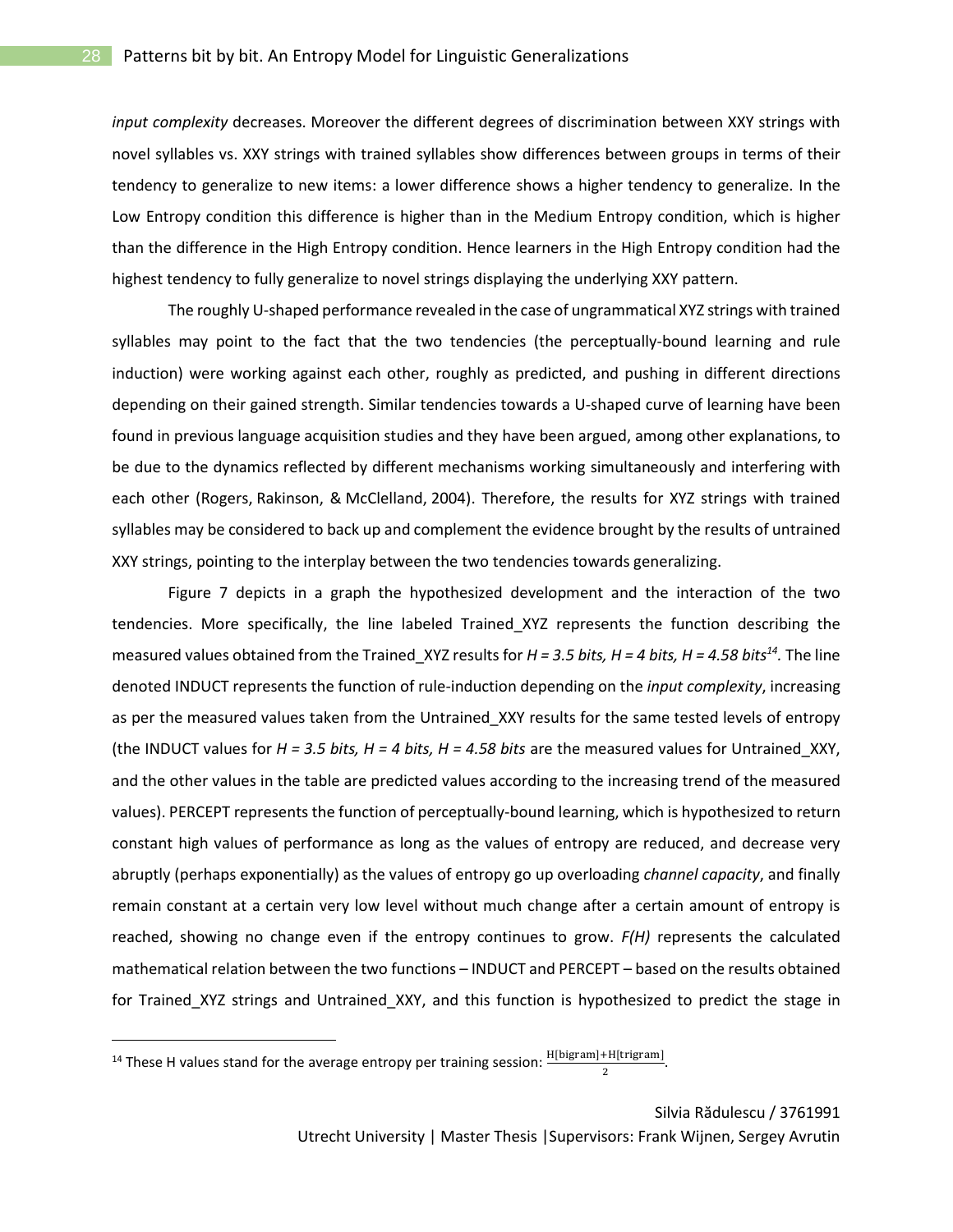development of each tendency (measured in level of performance) and their interaction at any level of *input complexity*. As can be seen in the graph, the calculated values for *F(H)* are very close or identical to the actual measures (compare table values for *F(H)* to values for Trained\_XYZ when *H = 3.5 bits, H = 4 bits, H = 4.58 bits,* in Figure 7).

Definition. Given *α,* so that *PERCEPT(α) = INDUCT(α)*:

 $F(H) = PERCEPT(H) - 1/H<sup>2</sup>*INDUCT(H); H \leq \alpha$ 

 $F(H) = INDUCT(H) - 1/H^{2*}PERCEPT(H); H \ge \alpha$ 

According to the calculations, the predicted value for *α* is 4.2 bits, and this value is hypothesized to represent the point where the decreasing trend for Trained\_XYZ reaches its minimum and changes into an increasing function, given that INDUCT outperforms PERCEPT. This point is predicted to roughly mark the overload limit of the *channel capacity*. Using this function, more predictions can be made about the



Figure 7. Learning mechanisms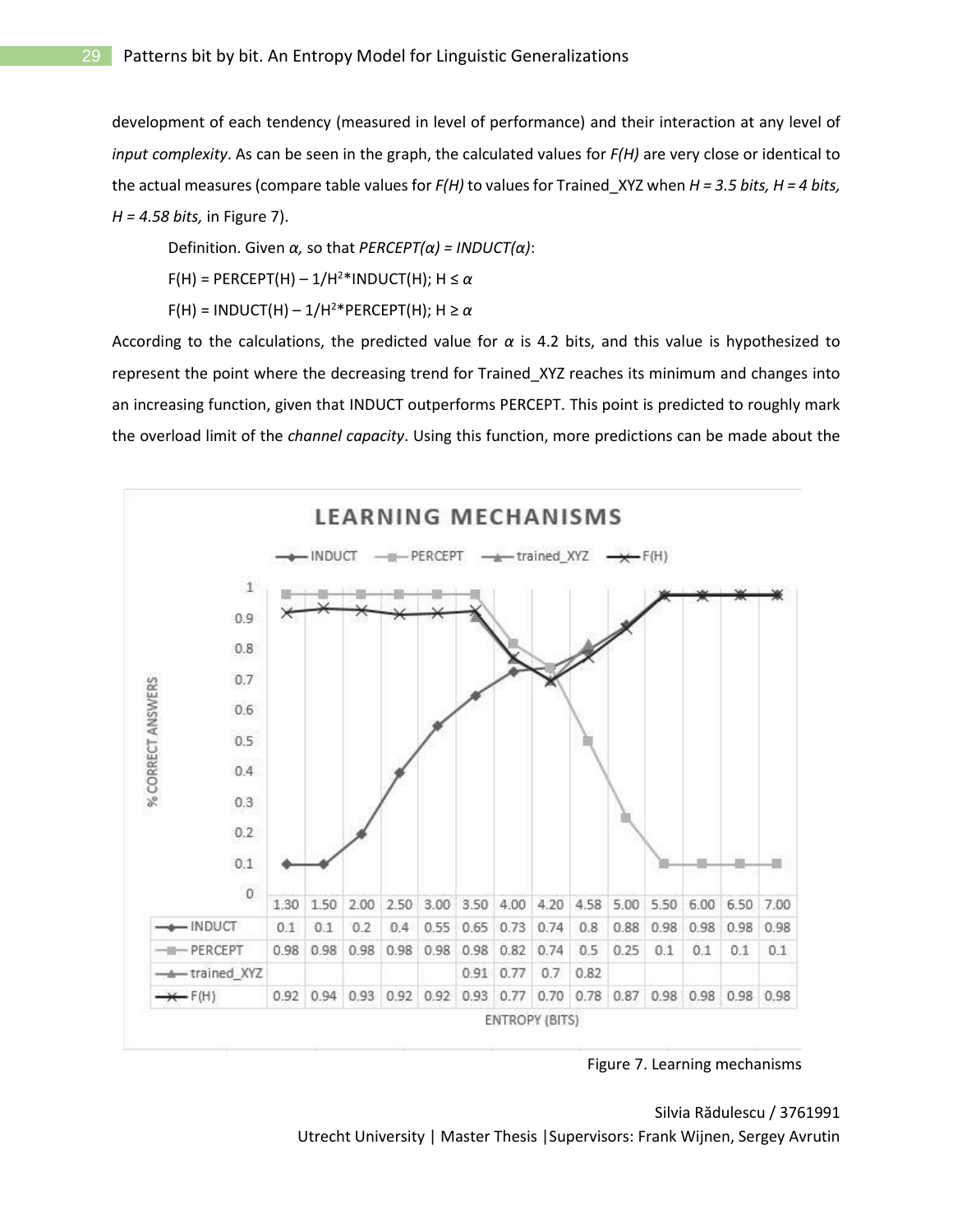level of performance and the development of each of the tendencies – perceptually-bound learning and rule induction - at specific levels of *input complexity* at the given *channel capacity.*

The mathematical relation expressed by this function predicts that the two tendencies work against each other with their respective amount of gained strength - each of them contributes a certain weight to the performance level, depending on their gained developmental stage: in the first stage, as long as the *input complexity* is low, PERCEPT has full weight in performance, while INDUCT has a lower weight (1/H<sup>2</sup> ), and at a certain amount of entropy - *α,* where the two tendencies lead to equal output (the function lines intersect on the graph), things change drastically and the weights are inversed: INDUCT has full weight in performance, and PERCEPT adds a reduced weight  $(1/H<sup>2</sup>)$ .

Regarding the learning process as a function of exposure (the performance curves across tests), as can be seen in Figure 6 depicting the percentage of correct answers for Type\_3: untrained\_syll\_XXY detailed by test, although the results did not reach statistical significance (presumably because of the low number of data points per each test), the trends seem to match the predicted results: the performance curve decreases slightly steeper in LowEN, than in MedEn, and steeper than in HiEN. Further research would need to be carried out with larger samples in order to further investigate the generalization process as a function of exposure.

A post-hoc analysis of Type\_4 test strings raised the question of a potential confound in the results for this type of strings: this type of test strings should have followed an  $X_1X_2Y$  pattern (where  $X_1$  is different from  $X_2$ ), in order to ensure that the reason for the rejection of these test strings does not involve the inconsistency of using X-syllables in the last position of the strings, or Y-syllables in the first or second position of the string. Only two out of five Type\_4 test strings were found not to observe the  $X_1X_2Y$  pattern. However, if such confound interfered with the results, it is assumed that this fact would have helped rejection of these test strings. And if so, it is expected to have promoted rejection more in the LowEN condition, where it was easier for the participants to remember the distinction between trained Xsyllables and Y-syllables. An ANOVA revealed no statistically significant difference between the  $X_1X_2Y$ strings and the non- $X_1X_2Y$  strings in any of the conditions:

HiEN: Mean $[X_1X_2Y] = .81$ , Mean $[non-X_1X_2Y] = .83$ , F $(1,58) = .072$ ,  $p = .79$ .

MedEN: Mean[X1X2Y] = .79, Mean[non-X1X2Y] = .73, F(1,58) = .293, *p = .59*.

LowEN: Mean[X1X2Y] = .91, Mean[non-X1X2Y] = .91, F(1,53) = .000, *p = 1.00*.

Therefore, such confound is highly unlikely to have interfered with the results.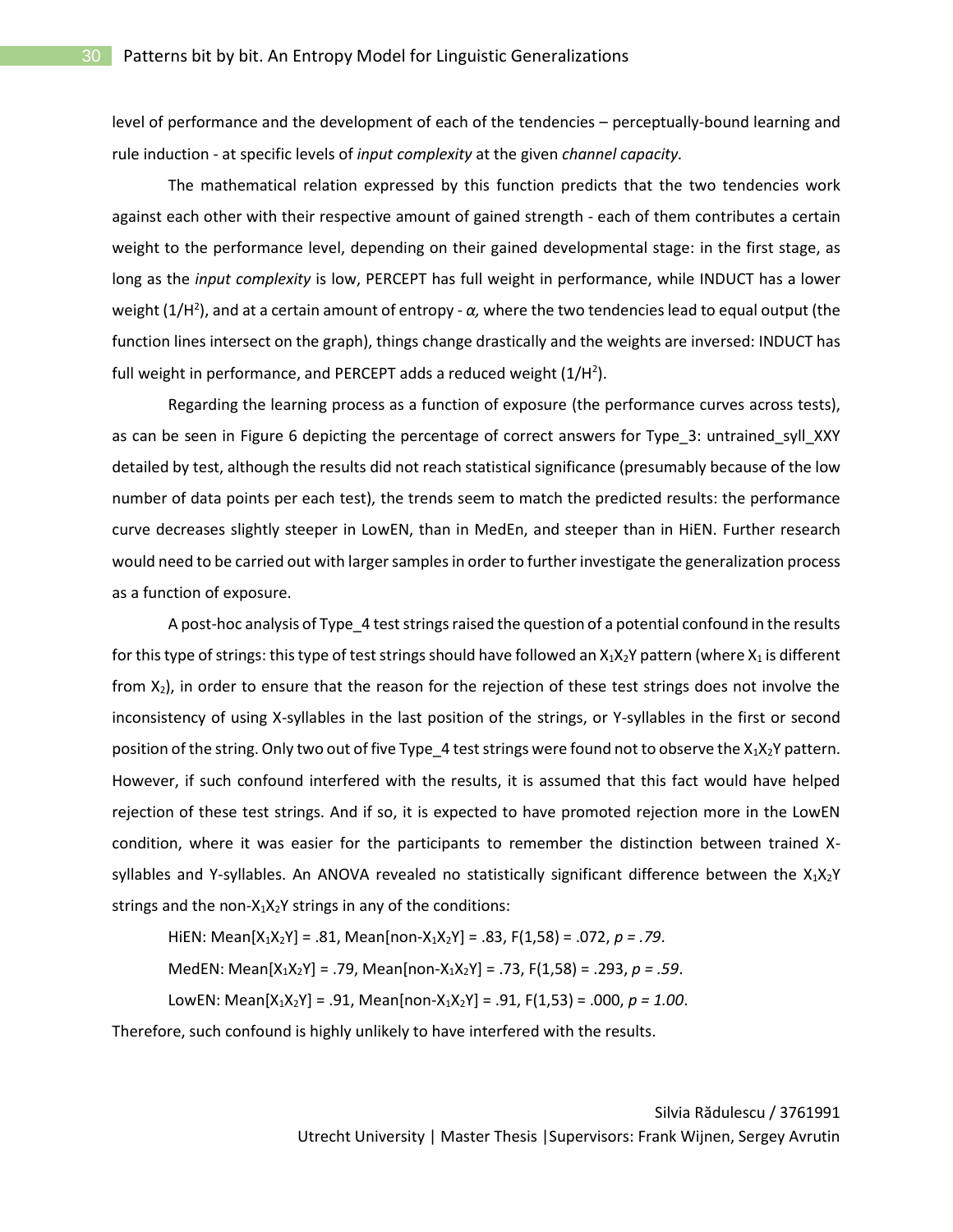In conclusion, the entropy model proposed in this paper gives a conceptual analysis that accounts for both types of linguistic generalizations that have been found and conceptualized in previous studies – perceptually-bound generalizations and category-based abstractions – by identifying the same factors whose interplay is predicted to be the source of both types of generalizations: *input complexity* and *channel capacity*. This entropy model gives a quantitative measure for the likelihood of extracting a category-based generalization or a perceptually-bound rule, and thus it allows for precise predictions regarding the linguistic generalizations for any degree of *input complexity*. The results obtained in the experiment presented in this paper support the formulated hypotheses and bring evidence in favor of the validity of this entropy model for linguistic generalization.

In line with the predictions made by the proposed entropy model, the results of this experiment showed that in conditions of constant *channel capacity* (i.e. adults at roughly the same developmental stage) a low *input complexity* of the set of linguistic items drives the tendency towards perceptually-bound learning, and as a consequence reduces the tendency to generalize to novel input. Conversely, adults were shown to be more likely to tune into category-based generalizations when the linguistic input displayed a higher complexity. Therefore, in line with another prediction made by this entropy model, perceptuallybound learning and categorization/rule-induction were shown to be outcomes of the same learning mechanism, which is governed by the same principle of creating rules in response to the degree of *input complexity*.

In order to further test the entropy model proposed in this paper, further research should be carried out along the following lines:

- a. keep *channel capacity* constant and vary *input complexity,* in order to replicate findings of this pilot project with a larger number of adults and to further investigate the curve of the learning under scrutiny, testing specific predictions made by the mathematical relation identified to describe the interplay between the two tendencies;
- b. keep *channel capacity* constant at a lower level and vary *input complexity*, in order to replicate the findings of this experiment with infants, who have a lower *channel capacity*;
- c. keep *input complexity* constant and vary *channel capacity,* by exposing both infants and adults to the same amount of entropy. Adults are expected to have a reduced tendency to make a category-based generalization as compared to infants.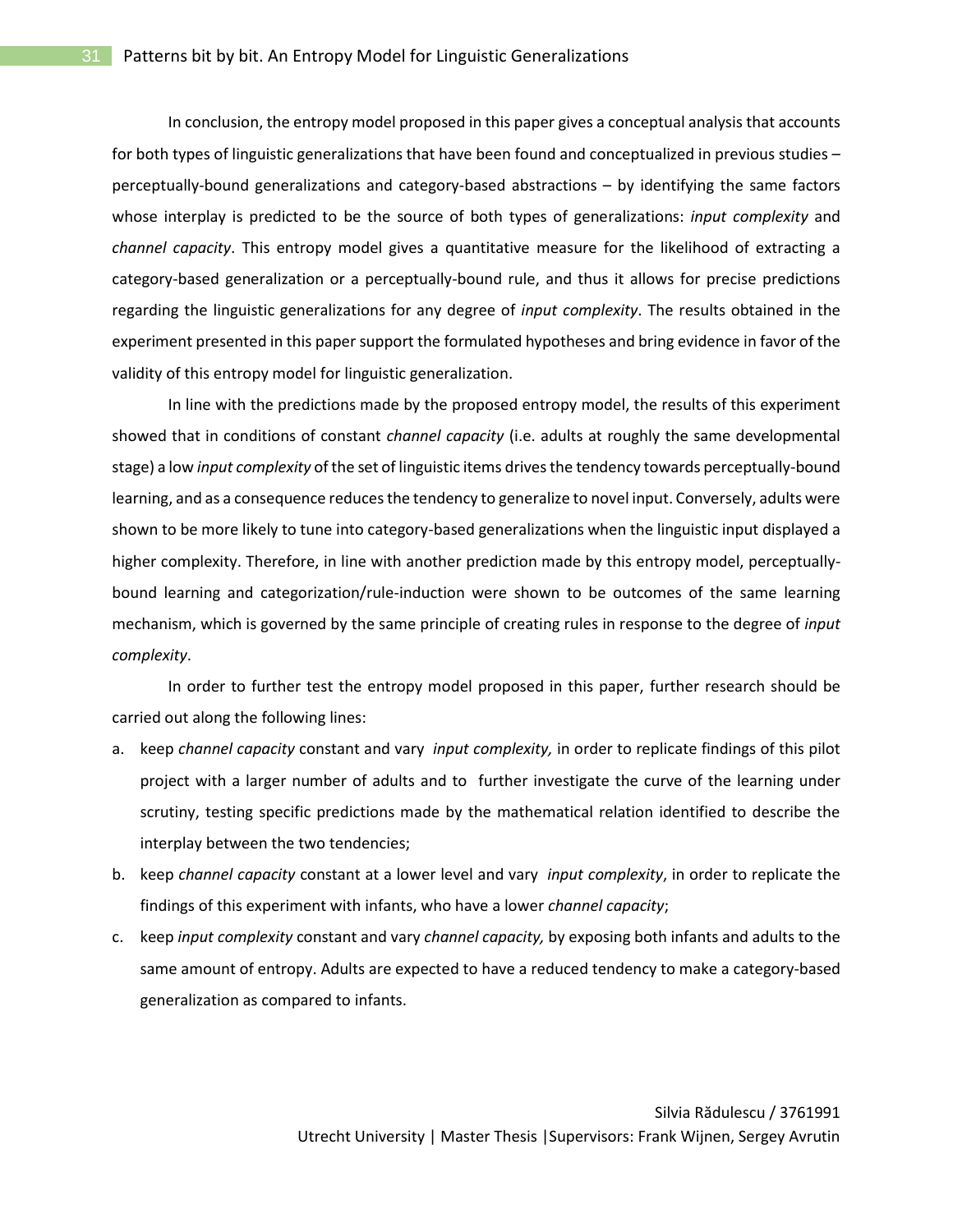d. test the effects of *input complexity* and *channel capacity* on the mechanisms of making generalizations in *visual input*. The results would be useful to investigate the question of domain-generality of generalization mechanisms.

The phenomena investigated in this study mark a qualitative developmental leap in the mechanisms underpinning language learning: moving away from a perceptually-bound mechanism that memorizes and produces constructions encountered in the input or with items encountered in the input, towards a category-based mechanism that applies abstract rules productively. By showing that generalization mechanisms are modulated by the interaction between *input complexity* and the limited *channel capacity* of the human brain, this research goes into the very heart of a core topic of linguistics and fills in an important gap in the puzzle about the induction problem for language acquisition.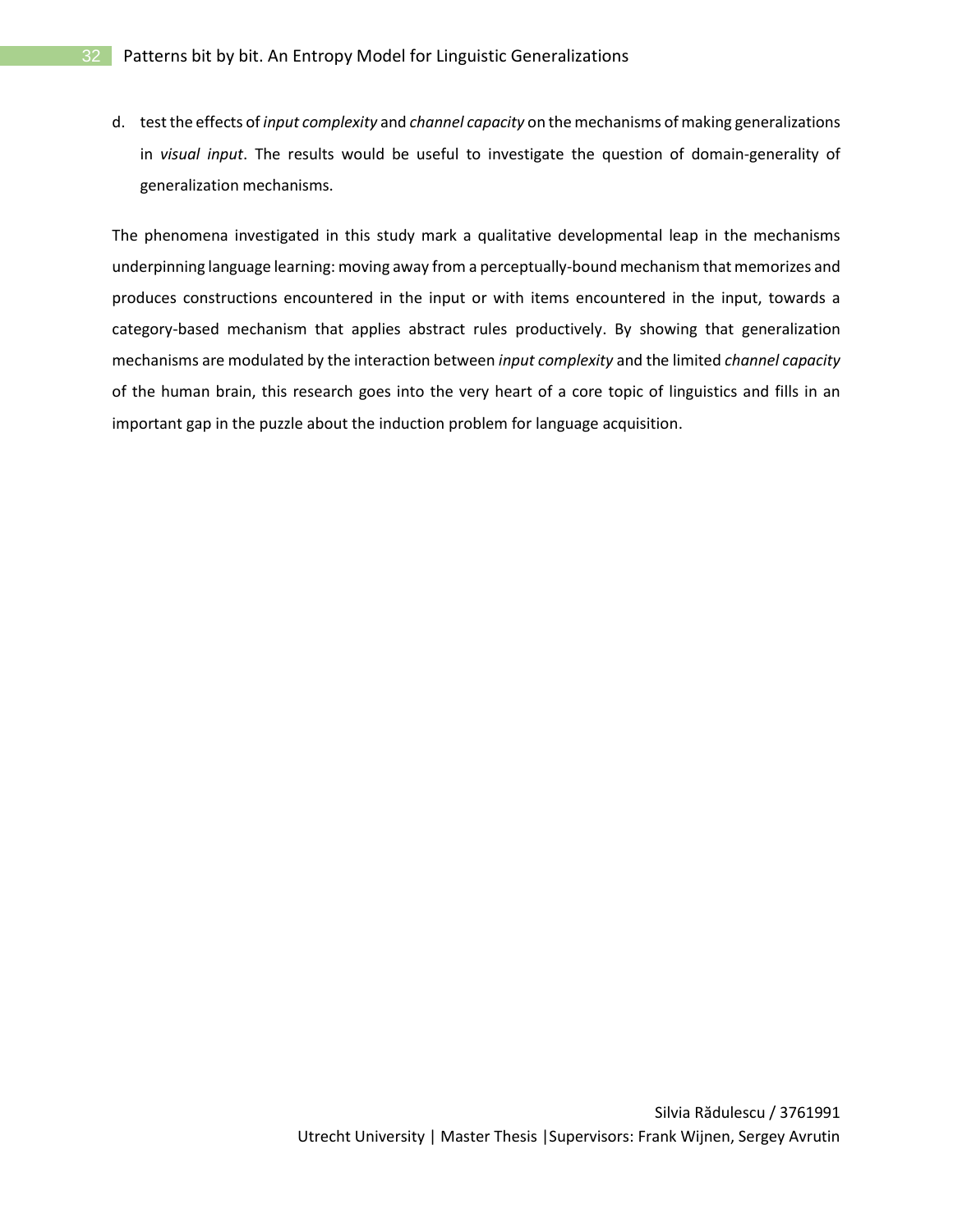# **Appendix 1**

# **Training items**

| High Entropy |                   |            |  |  |
|--------------|-------------------|------------|--|--|
| Training 1   | <b>Training 2</b> | Training 3 |  |  |
| googoosjie   | googoowoe         | googoowoe  |  |  |
| puupuuduu    | puupuusjeu        | puupuusaa  |  |  |
| teuteusaa    | Teuteubuu         | teuteubuu  |  |  |
| veeveefeu    | veeveemoo         | veeveedaa  |  |  |
| woowoomoo    | woowoofaa         | woowookee  |  |  |
| loolookee    | Loolookoo         | loolooduu  |  |  |
| goegoesjoe   | goegoemeu         | goegoesjie |  |  |
| heuheuweu    | heuheuchie        | heuheukoo  |  |  |
| juujuufie    | juujuuzuu         | juujuusjeu |  |  |
| nieniekaa    | nieniefuu         | nieniefeu  |  |  |
| rooroomuu    | roorooboo         | rooroomoo  |  |  |
| vuuvuuchoo   | vuuvuuhuu         | vuuvuufaa  |  |  |
| haahaawoe    | haahaasjie        | haahaameu  |  |  |
| hiehiesjeu   | hiehieduu         | hiehiezuu  |  |  |
| jiejiebuu    | jiejiesaa         | jiejiechie |  |  |
| joejoedaa    | joejoefeu         | joejoefuu  |  |  |
| jeujeufaa    | jeujeudaa         | jeujeuboo  |  |  |
| lieliekoo    | lieliekee         | lieliehuu  |  |  |
| luuluumeu    | luuluusjoe        | luuluusjoe |  |  |
| noonoochie   | noonooweu         | noonooweu  |  |  |
| noenoezuu    | noenoefie         | noenoefie  |  |  |
| ruuruufuu    | ruuruukaa         | ruuruukaa  |  |  |
| vievieboo    | vieviemuu         | vieviemuu  |  |  |
| veuveuhuu    | veuveuchoo        | veuveuchoo |  |  |

| <b>Medium Entropy</b> |                   |            |  |  |
|-----------------------|-------------------|------------|--|--|
| Training 1            | <b>Training 2</b> | Training 3 |  |  |
| googoosjie            | googookaa         | googookee  |  |  |
| puupuusjie            | puupuukaa         | puupuusaa  |  |  |
| teuteuduu             | teuteumuu         | teuteusaa  |  |  |
| veeveeduu             | veeveemuu         | veeveemuu  |  |  |
| woowoosaa             | woowoochoo        | woowoochoo |  |  |
| looloosaa             | looloochoo        | looloochoo |  |  |
| goegoefeu             | goegoesjie        | goegoesjie |  |  |
| heuheufeu             | heuheusjie        | heuheusjie |  |  |
| juujuumoo             | juujuuduu         | juujuuduu  |  |  |
| nieniemoo             | nienieduu         | nieniefeu  |  |  |
| roorookee             | rooroosaa         | rooroofeu  |  |  |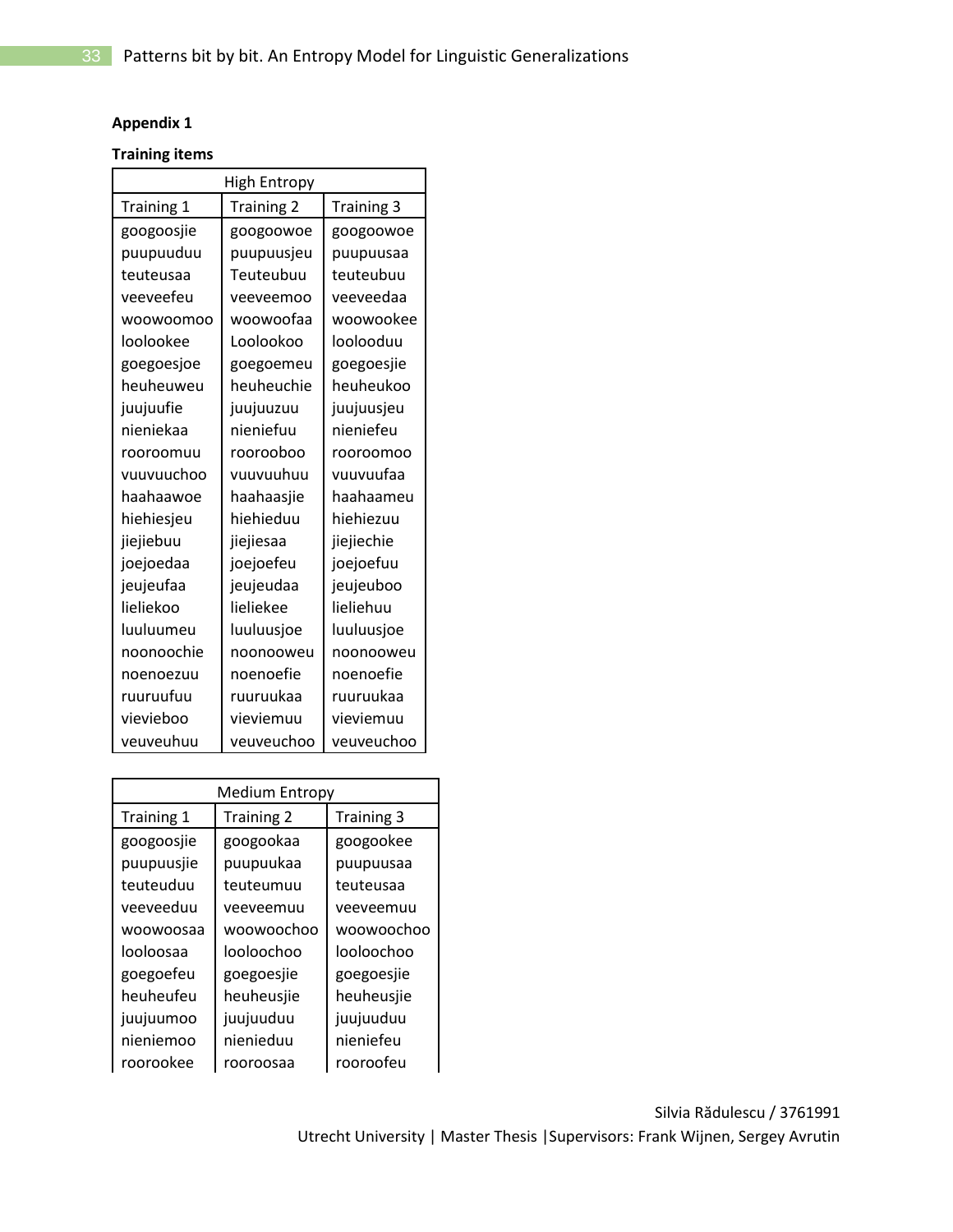| vuuvuukee  | vuuvuusaa  | vuuvuumoo  |
|------------|------------|------------|
| googoosjoe | googoofeu  | googooweu  |
| puupuusjoe | puupuufeu  | puupuufie  |
| teuteuweu  | teuteumoo  | teuteufie  |
| veeveeweu  | veeveemoo  | veeveemoo  |
| woowoofie  | woowookee  | woowookee  |
| looloofie  | loolookee  | loolooduu  |
| goegoekaa  | goegoesjoe | goegoesjoe |
| heuheukaa  | heuheusjoe | heuheusjoe |
| juujuumuu  | juujuuweu  | juujuuweu  |
| nieniemuu  | nienieweu  | nieniekaa  |
| rooroochoo | rooroofie  | roorookaa  |
| vuuvuuchoo | vuuvuufie  | vuuvuumuu  |

| Low Entropy |                   |                   |  |  |
|-------------|-------------------|-------------------|--|--|
| Training 1  | <b>Training 2</b> | <b>Training 3</b> |  |  |
| googoosjie  | googoosjie        | googookee         |  |  |
| puupuusjie  | puupuusaa         | puupuusaa         |  |  |
| teuteusjie  | teuteuduu         | teuteusjie        |  |  |
| veeveesjie  | veeveesjie        | veeveesjie        |  |  |
| woowooduu   | woowooduu         | woowoosaa         |  |  |
| loolooduu   | looloosjie        | looloosjie        |  |  |
| googooduu   | googoosaa         | googooduu         |  |  |
| puupuuduu   | puupuuduu         | puupuuduu         |  |  |
| teuteusaa   | teuteusaa         | teuteuduu         |  |  |
| veeveesaa   | veeveeduu         | veeveeduu         |  |  |
| woowoosaa   | woowoosjie        | woowoosjie        |  |  |
| looloosaa   | looloosaa         | looloosaa         |  |  |
| googoofeu   | googoofeu         | googoosaa         |  |  |
| puupuufeu   | puupuukee         | puupuukee         |  |  |
| teuteufeu   | teuteumoo         | teuteufeu         |  |  |
| veeveefeu   | veeveefeu         | veeveefeu         |  |  |
| woowoomoo   | woowoomoo         | woowookee         |  |  |
| looloomoo   | looloofeu         | looloofeu         |  |  |
| googoomoo   | googookee         | googoomoo         |  |  |
| puupuumoo   | puupuumoo         | puupuumoo         |  |  |
| teuteukee   | teuteukee         | teuteumoo         |  |  |
| veeveekee   | veeveemoo         | veeveemoo         |  |  |
| woowookee   | woowoofeu         | woowoofeu         |  |  |
| loolookee   | loolookee         | loolookee         |  |  |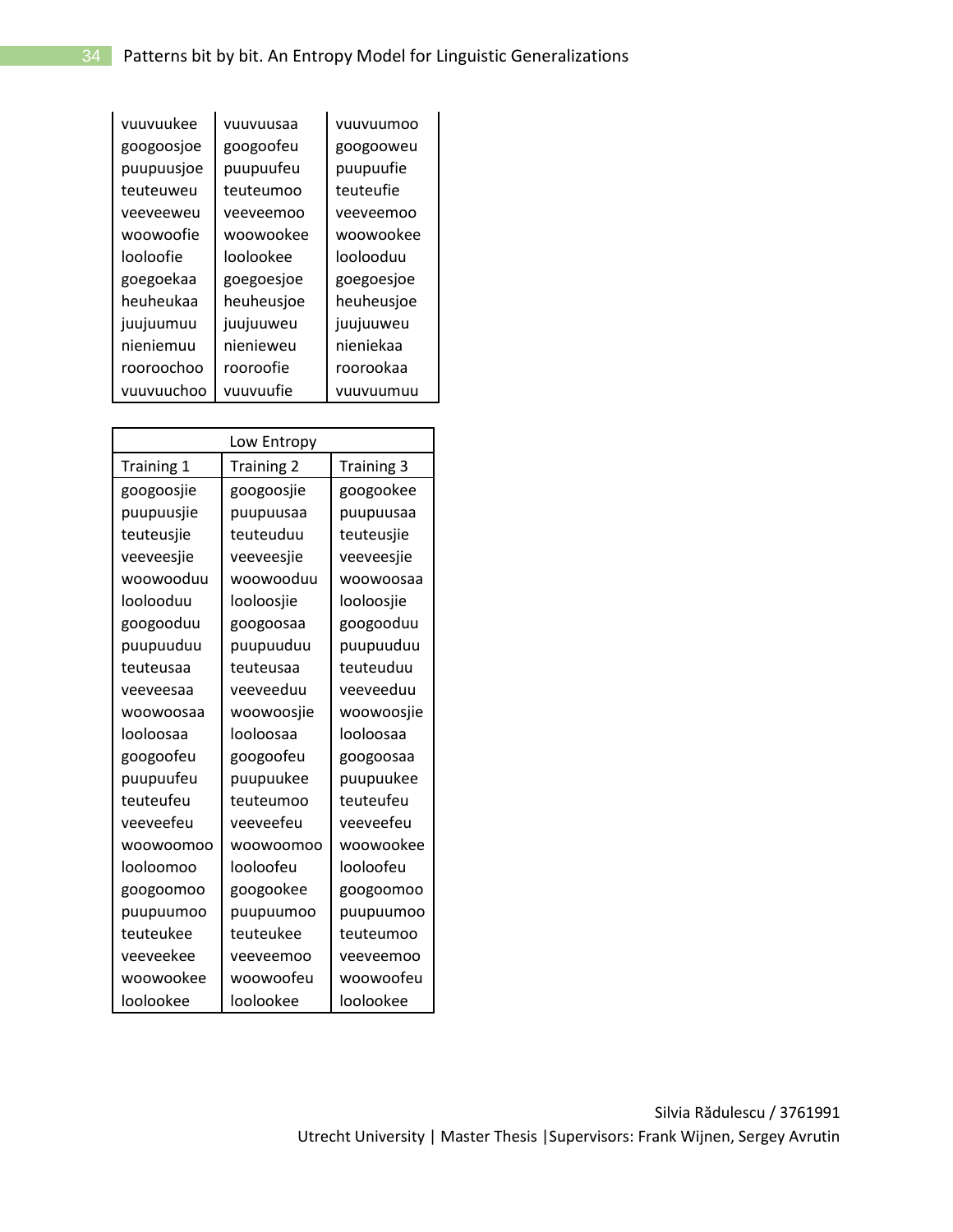# **Test items**

|        | Test 1     |
|--------|------------|
| type_1 | googoosjie |
| type_2 | doovaaseu  |
| type_3 | peupeudee  |
| type_4 | teuduusaa  |
|        | Test 2     |
| type_1 | veeveemoo  |
| type_2 | reuloegee  |
| type_3 | tootoosuu  |
| type_4 | puuwoofeu  |
|        | Test 3     |
| type_1 | woowookee  |
| type_2 | mietaazoe  |
| type_3 | voovoofoo  |
| type_4 | loogoomoo  |
|        | Test 4     |
| type_1 | puupuusaa  |
| type_2 | foeseebie  |
| type_3 | waawaazeu  |
| type_4 | veeduuwoo  |
| type_1 | loolooduu  |
| type_2 | keusoodoo  |
| type_3 | geugeukie  |
| type_4 | teuveekee  |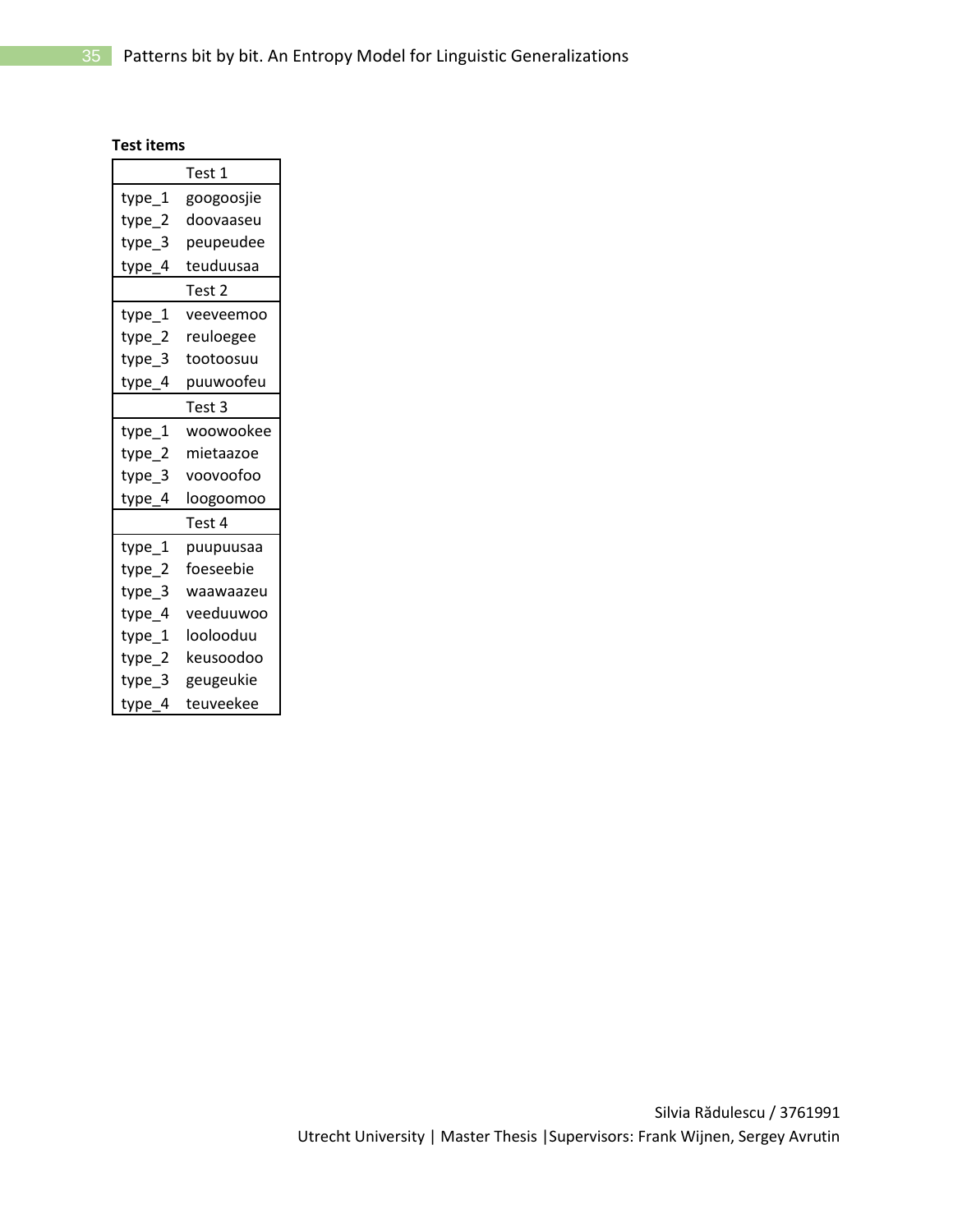#### **References**

Baayen, R. H., Feldman, L., & Schreuder, R. (2006). Morphological influences on the recognition of monosyllabic monomorphemic words. *Journal of Memory and Language, 53*, 496–512.

Brooks, L. R., & Vokey, J. R. (1991). Abstract analogies and abstracted grammars: comments on Reber (1989) and Mathews et al. (1989). *J. Exp. Psychol. Learn. Mem. Cogn. 120*, 316–323.

Chambers, K., Onishi, K., & Fisher, C. (2003). Infants learn phonotactic regularities from brief auditory experience. *Cognition, 87*, B69-B77.

Gerken, L. A. (2006). Decisions, decisions: Infant language learning when multiple generalizations are possible. *Cognition, 98*, B67–B74.

Gómez, R.L. & Gerken, L.A. (2000). Infant artificial language learning and language acquisition. *Trends in Cognitive Sciences 4*, 178–186

Knowlton, B. J. & Squire, L. R. (1994). The information acquired during artificial grammar learning. *J. Exp. Psychol. Learn. Mem. Cogn. 20*, 79–91.

Knowlton, B. J. & Squire, L. R. (1996). Artificial grammar learning depends on implicit acquisition of both abstract and exemplar-specific information. *J. Exp. Psychol. Learn. Mem. Cogn. 22*, 169–181.

Marcus, G. F., Vijayan, S., Rao, S. B., & Vishton, P. M. (1999). Rule learning by seven-month-old infants. *Science, 283*, 77–80.

Marslen-Wilson, W. D., & Tyler, L. K. (1981). Central processes in speech understanding. *Philosophical Transactions of the Royal Society of London*, B295(1077), 317-322.

Milin, P., Kuperman, V., Kostic, A., & Baayen, R. H. (2009). Paradigms bit by bit: an information theoretic approach to the processing of paradigmatic structure in inflection and derivation. In Blevins, J.P. And Blevins, J. (Eds), *Analogy in grammar: Form and acquisition*, Oxford University Press, Oxford, 2009, 214- 252.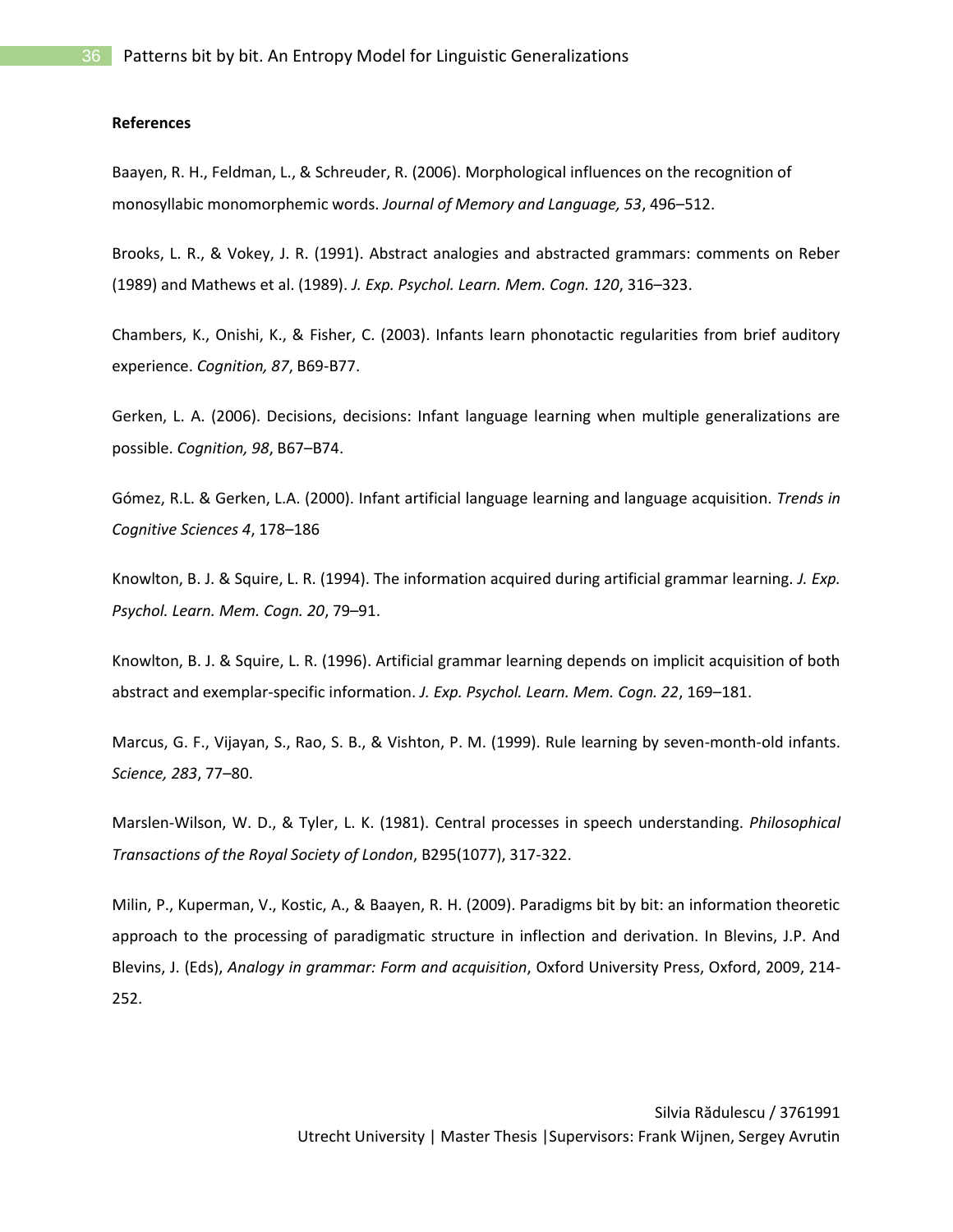Pereda, E., Quiroga, R., & Bhattacharya, J. (2005). Nonlinear multivariate analysis of neurophysiological signals. *Progress in Neurobiology, 77*, 1–37. doi:10.1016/j.pneurobio.2005.10.003

Perruchet, P. & Pacteau, C. (1990). Synthetic grammar learning: implicit rule abstraction or explicit fragmentary knowledge? *J. Exp. Psychol. General, 119*, 264–275.

Pothos, E. M. & Bailey, T. M. (2000). The importance of similarity in Artificial Grammar Learning. *J. Exp. Psychol. Learn. Mem. Cogn. 26*, 847–862.

Pothos, E. M. (2010). An entropy model for Artificial Grammar Learning. *Frontiers in Cognitive Science*, *1*, 1-13.

Pothos, E. M., Chater, N., & Ziori, E. (2006). Does stimulus appearance affect learning? *Am. J. Psychol. 119*, 277–301.

Reber, A. S. & Allen R. (1978). Analogic and abstraction strategies in synthetic grammar learning, a functional interpretation. *Cognition 6*, 189–221.

Reeder, P. A., Newport, E. L., & Aslin, R. N. (2009). The role of distributional information in linguistic category formation. In N. Taatgen & H. van Rijn (Eds.), *Proceedings of the 31st Annual Conference of the Cognitive Science Society* (pp. 2564–2569). Austin, TX: Cognitive Science Society.

Rogers, T., Rakinson, D., & McClelland, J. (2004). U-shaped curves in development: A PDP approach. *Journal of Cognition and Development*, *5*, 137–145.

Saffran, J.R., Aslin, R.N., & Newport, E.L. (1996). Statistical Learning by 8-Month-Old Infants. *Science 274* (5294), 1926–1928.

Shannon, C. E. (1948). *A mathematical theory of communication*. Bell System Technical Journal, 27, 379– 423.

Stephen, D. G., Dixon, J. A., & Isenhower, R. W. (2009). Dynamics of representational change: Entropy, action, and cognition. *Journal of Experimental Psychology: Human Perception and Performance, 35*, 1811– 1832. doi:10.1037/a0014510